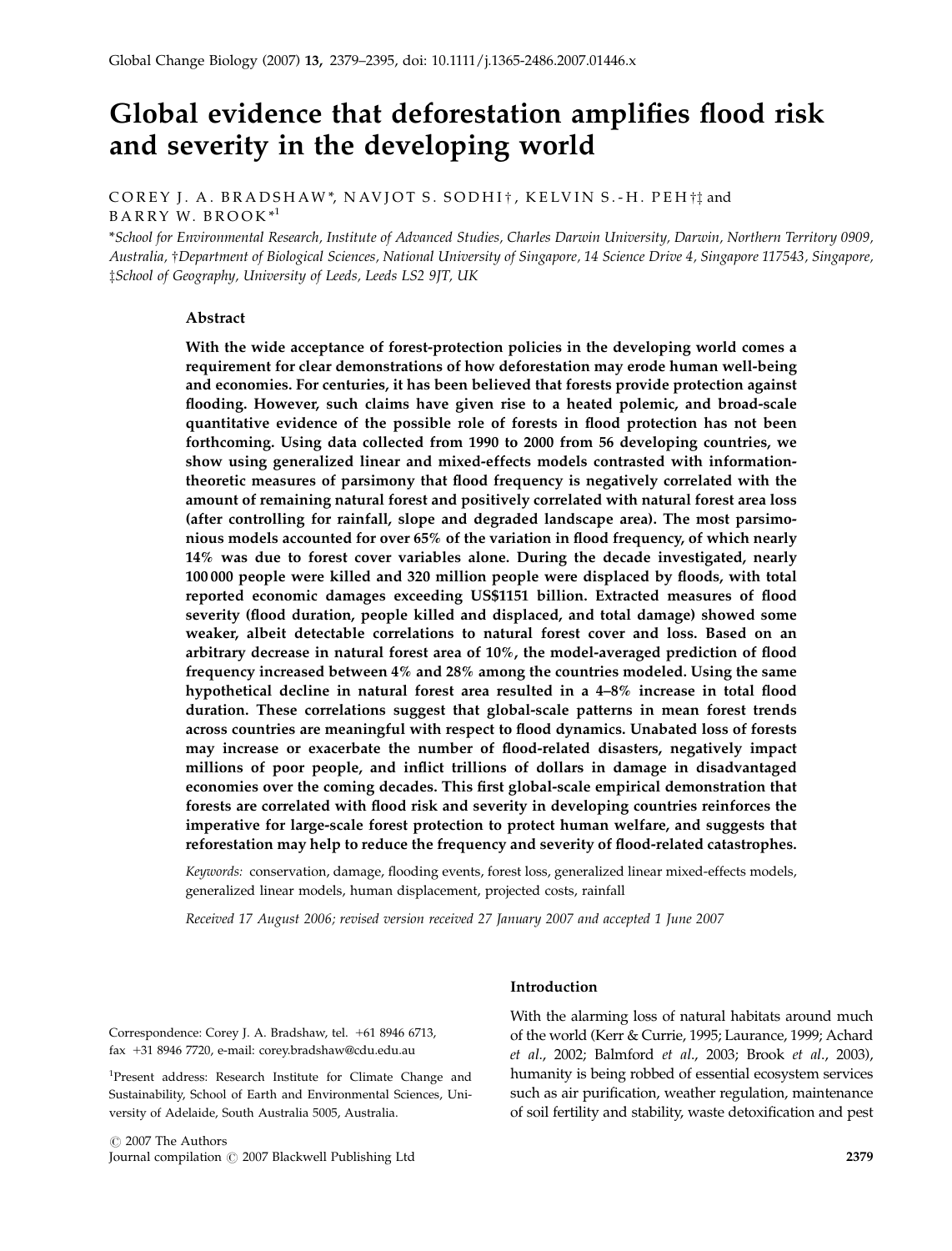control (Daily, 1997; Laurance & Williamson, 2001; Chivian, 2002; Díaz et al., 2006; Vittor et al., 2006). Economic losses through the degradation of natural services have been used to argue for the imperative of conservation (Balmford et al., 2002; Ricketts et al., 2004), but only to a limited extent. As such, for conservation to receive wide political and popular attention and priority, especially in the developing world, there needs to be empirical evidence of nature's role in supporting human well-being. For example, research can test the degree to which the loss of natural habitats drives disasters that disrupt human lives and property (Kar & Kar, 1999). This is most urgent in developing nations where the highest levels of biotic endemism are generally found (Myers et al., 2000), rates of natural habitat loss are disproportionately high (Laurance, 1999; Achard et al., 2002; Sodhi et al., 2007), and where, ironically, politicians and the populace generally remain apathetic toward the loss of natural habitats (Jepson, 2001) or do not see value in their conservation.

For centuries it has been vehemently claimed, and hotly disputed, that forests provide natural protection from floods (the rising of water bodies and their overflowing onto normally dry land) (Agarwal & Chak, 1991; Blaikie & Muldavin, 2004; Bruijnzeel, 2004; FAO & CIFOR, 2005; Calder & Aylward, 2006). Each year, extreme floods kill and displace hundreds of thousands of people and result in billions of dollars in damages to property and infrastructure, particularly in developing countries with large rural and agrarian populations (FAO & CIFOR, 2005; Jonkman, 2005). Despite considerable variation in the interrelated conditions impinging on flood formation, such as geological composition, terrain slope, soil permeability, porosity, crusting and prior wetness, and incident rainfall intensity and duration (Reed, 2002), there is some evidence that forest loss imposes an additional vulnerability on landscapes to floods; at least in certain circumstances (Clark, 1987; Bruijnzeel, 1990, 2004). The proposed mechanism is that loss of vegetation can lead to increased runoff due to reductions in the interception of rainfall and the evaporation of water from the tree canopy, coupled with reductions in the hydraulic conductivity (infiltration rate) of soils (Clark, 1987). Thus, the high rate at which forests are currently being lost (Laurance, 1999; Achard et al., 2002) has led to the hypothesis that natural habitat loss increases the risk and severity of extreme floods and their associated cost to human life and property (Clark, 1987). Yet, because the claim lacks broad-scale empirical support, the development and implementation of clear flood-mitigation policies regularly stall (FAO & CIFOR, 2005; Calder & Aylward, 2006).

Here, we provide the first global-scale evidence that the amount of remaining natural forest cover and the rate of its loss are correlated with flood risk and severity in developing countries where such disasters have and will continue to impact human well-being and suppress economic prosperity. We used data collected between 1990 and 2000, from 56 developing countries in Africa, Asia and Central/South America, to determine the role of forests in mediating flood dynamics. We tested two general, but linked hypotheses: (i) that flooding frequency (risk) increases as natural forest cover decreases and (ii) that severity (measured as total flood duration, the number of people killed or displaced, and infrastructure damage) associated with floods is higher when natural forest cover is lower.

#### Materials and methods

#### Flood frequency

There is a considerable body of literature devoted to the development of complex, catchment-specific models to predict the temporal frequency of floods (Cameron et al., 2000; Arnaud & Lavabre, 2002; Cunderlik & Burn, 2002; Prudhomme et al., 2002); however, no attempts have been made to predict flood frequency over broader spatial scales. As such, we investigated global patterns of flood frequency using the country as the unit of investigation because: (i) we postulate that only over broad spatial scales will general patterns emerge and (ii) too few data at the global scale exist for withincountry (i.e. catchment level) model designs.

Our first aim was, therefore, to test the hypothesis that a country's flood frequency increases as its forest cover decreases. This can be examined in two ways: (i) flood frequency is correlated with the total forest cover (natural and plantation) and/or (ii) flood frequency is correlated with the total forest cover loss over the period of interest. The dependent variable (flood frequency) was the frequency of flooding events (number of floods observed between 1990 and 2000), extracted from remotely sensed flood data from the Dartmouth Flood Observatory (www.dartmouth.edu/~floods/ index.html). The Flood Observatory uses a collection of tools [e.g. MODIS (Moderate Resolution Imaging Spectroradiometer, http://modis.gsfc.nasa.gov) optical remote sensing, which provides frequent updates of surface water condition worldwide] to detect and locate river flood events. The minimum flood size recorded was 4–5 ha. Only floods caused by heavy or brief torrential rain were included; those caused by typhoons, cyclones, dam breakage and tsunamis were excluded because they represent events that originate independently of landscape characteristics (although the magnitude of their impact may be subsequently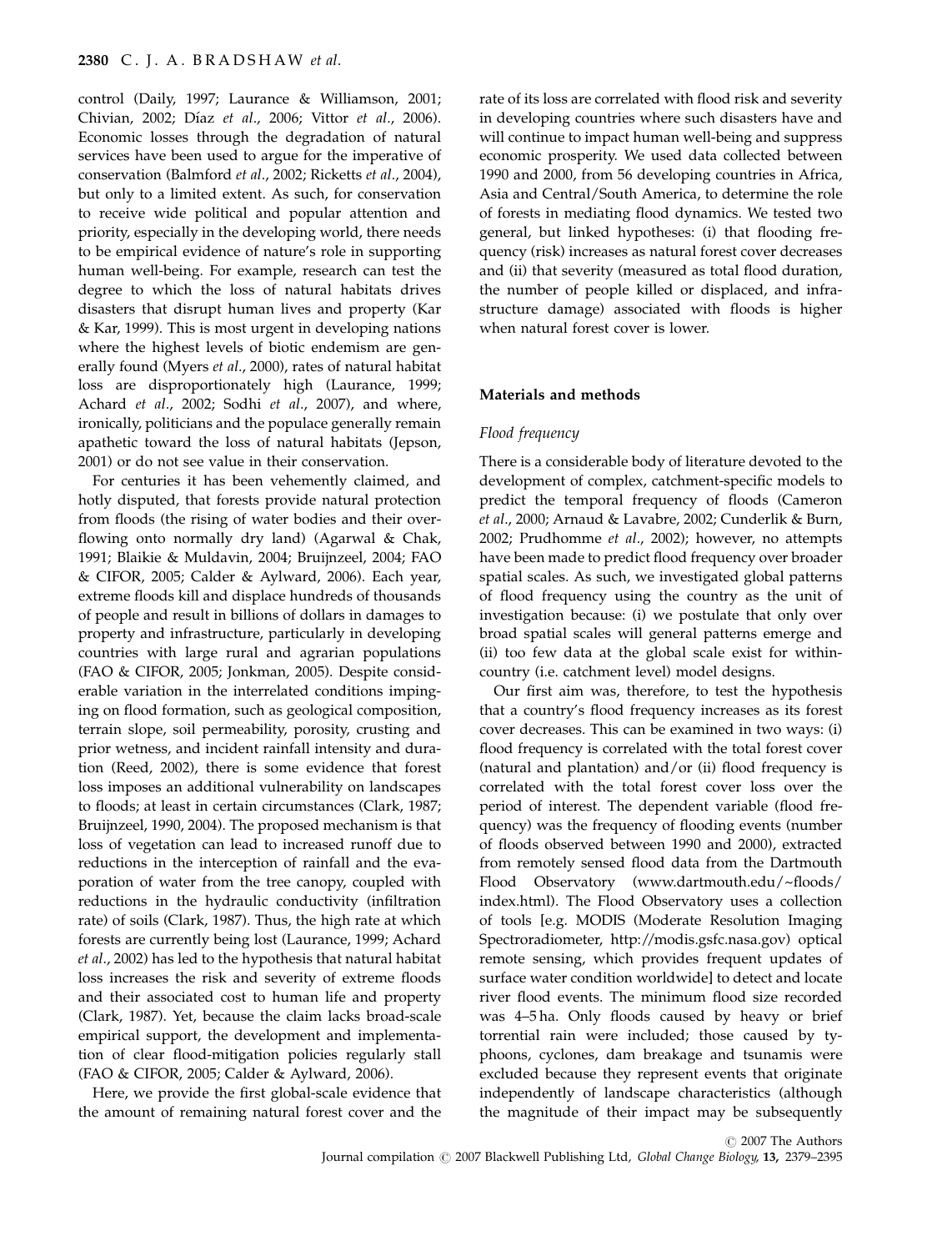influenced by them). The average flood sizes in terms of area affected ranged from  $1170$  to  $78900 \mathrm{km}^2$ .

The explanatory variables considered were: (i) the mean cover of natural forest from 1990 to 2000 and (ii) the annual loss of natural forest cover between 1990 and 2000 (Fig. 1). Data on natural forest cover and natural forest loss during the same period were obtained from the World Resources Institute (www.wri.org, Earthtrends Forests, Grasslands and Drylands data tables), which bases much of its compiled datasets on information provided by the Food and Agricultural Organization (FAO, www.fao.org). The area of each country was obtained from the FAO databases (www.fao.org). However, a simple comparison of flood frequency and forest cover/loss at the global scale is unfeasible given the large number of confounding variables that will potentially influence the number of floods a particular country experiences. As such, a number of 'control' variables were considered in the model structure (see below for methods and statistical details) in an attempt to determine the contribution of forest cover/loss to flood frequency above and beyond the average climatic, landscape and soil characteristics particular to each country. For these reasons, we also collected information on average total annual precipitation, an index of average steepness (slope), major soil moisture regime and area of degraded land (see details below).

It is well known that climate variation affects flood risk and frequency through the modification of rainfall intensity and pattern (Franks & Kuczera, 2002; Muzik, 2002; Kiem et al., 2003). Indeed, the principal floodgenerating factor is rainfall intensity and duration within a catchment's boundary (Reed, 2002). We therefore included a coarse index of spatial variation in precipitation for the countries investigated that was derived from the WorldClim global climate grids (www. worldclim.org). We used the 5 arc-minute resolution of the annual precipitation (mm) grid describing mean values from 1960 to 1990 (Hijmans et al., 2005) (Fig. 2). For each country, we extracted the corresponding precipitation averages and calculated a country's median value because of the typically skewed distribution of precipitation over an entire country's surface.

Another potential control variable influencing the spatial variation in flood frequency among countries is the average 'ruggedness,' or 'steepness,' of the terrain, which governs the residence time of water and the speed of baseflow recession (Ward & Robinson, 1990; Reed, 2002). We calculated an index of steepness as the mean elevation gradient (or 'slope,' at  $0.5^\circ$  resolution) for each country (Fig. 2) from the International Satellite Land-Surface Climatology Project, Initiative II Data Archive (Hall et al., 2005).

The type of postforest land cover can have a large hydrological impact in tropical catchments (Bruijnzeel, 2004). Increases in urbanization, area under heavy grazing pressure and intensive annual cropping can all lead to large changes in water flow patterns (Costa et al., 2003; Bruijnzeel, 2004). We therefore collected data on the total 'degraded' area of each country devoted to urbanization, cropland and cropland/natural vegetation mosaic from the Global Land Cover Characteristics Database (GLCCD) (Loveland et al., 2000). 'Urbanization' was defined as the area covered by buildings and other man-made structures; 'croplands' were defined as lands covered with temporary crops followed by harvest and a bare soil period; cropland/natural vegetation mosaics consist of croplands, forests, shrublands and grasslands in which no one component comprises more than 60% of the landscape (Loveland et al., 2000).

The underlying soil moisture regime can have profound effects on the frequency and severity of flooding; for example, relatively small amounts of water accumulation from rainfall in an arid region can lead to temporary flash flooding, whereas an equivalent amount of rain falling on perhumid soils may not result in any particularly noticeable accumulation of surface water (Beljaars et al., 1996; Cassardo et al., 2002). Therefore, we also considered antecedent soil moisture regime of each country based on the world Soil Moisture Regimes Map (Natural Resources Conservation Service, 1997). For each country considered we classified the dominant (the largest area class within that country) soil moisture regime as: (1) arid/semi-arid when the regime was aridic (limiting plant growth during much of the growing season) or xeric (deficient in available moisture for the support of life); (2) subhumid when the regime was ustic (characterized by limited moisture during most of the year but with at least one rainy season of  $>3$  months' duration when the soil is moist); or (3) perhumid when the regime was udic (the soil is not dry for as long as 90 cumulative days) or perudic (rainfall exceeds evapotranspiration throughout the year and the soil never dries completely) (Natural Resources Conservation Service, 1997). Raw data are presented in Tables A1 and A2.

#### Flood severity

The frequency of flooding does not necessarily characterize the severity of the events in terms of their negative impacts on the landscape, human life and property. We therefore tested the relationships between forest area/deforestation and four measures of flood severity: (1) flood frequency weighted by the average duration of floods; (2) the number of people killed by flooding; (3) the number of people displaced by flood-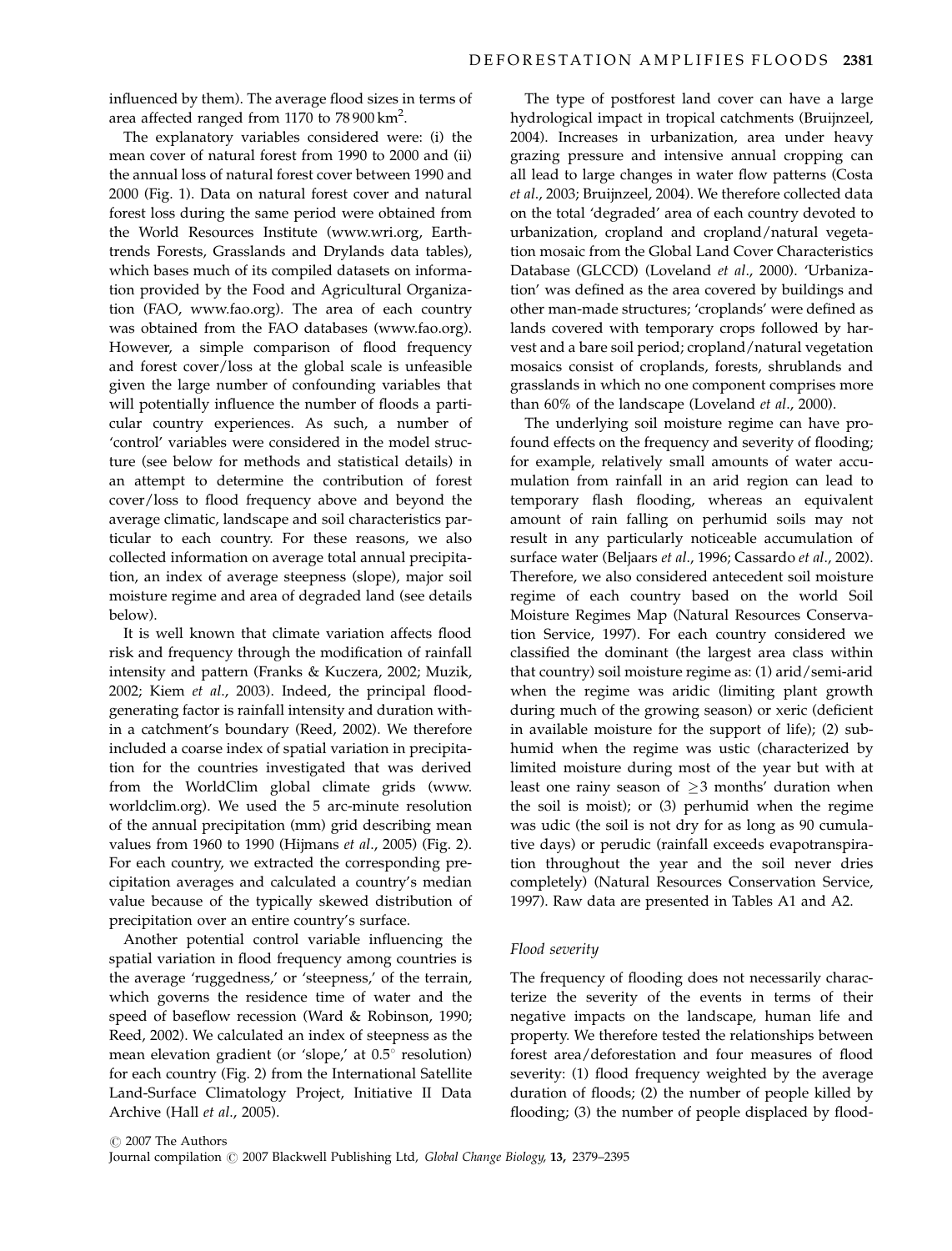# 2382 C. J. A. BRADSHAW et al.

ing; and (4) the total economic damage done by flooding. The Flood Observatory database provides the average duration of all floods occurring between 1990 and 2000, as well as the average area flooded. However, the latter data (area flooded) were missing for 25 countries, so we only weighted the number of floods

by their average duration (in days) as the response variable.

The Flood Observatory database also provides the number of people killed or displaced over the period of 1990–2000, as well as the infrastructure damage (mean estimated cost in \$US) attributed to floods during that



 $\odot$  2007 The Authors Journal compilation  $\odot$  2007 Blackwell Publishing Ltd, Global Change Biology, 13, 2379–2395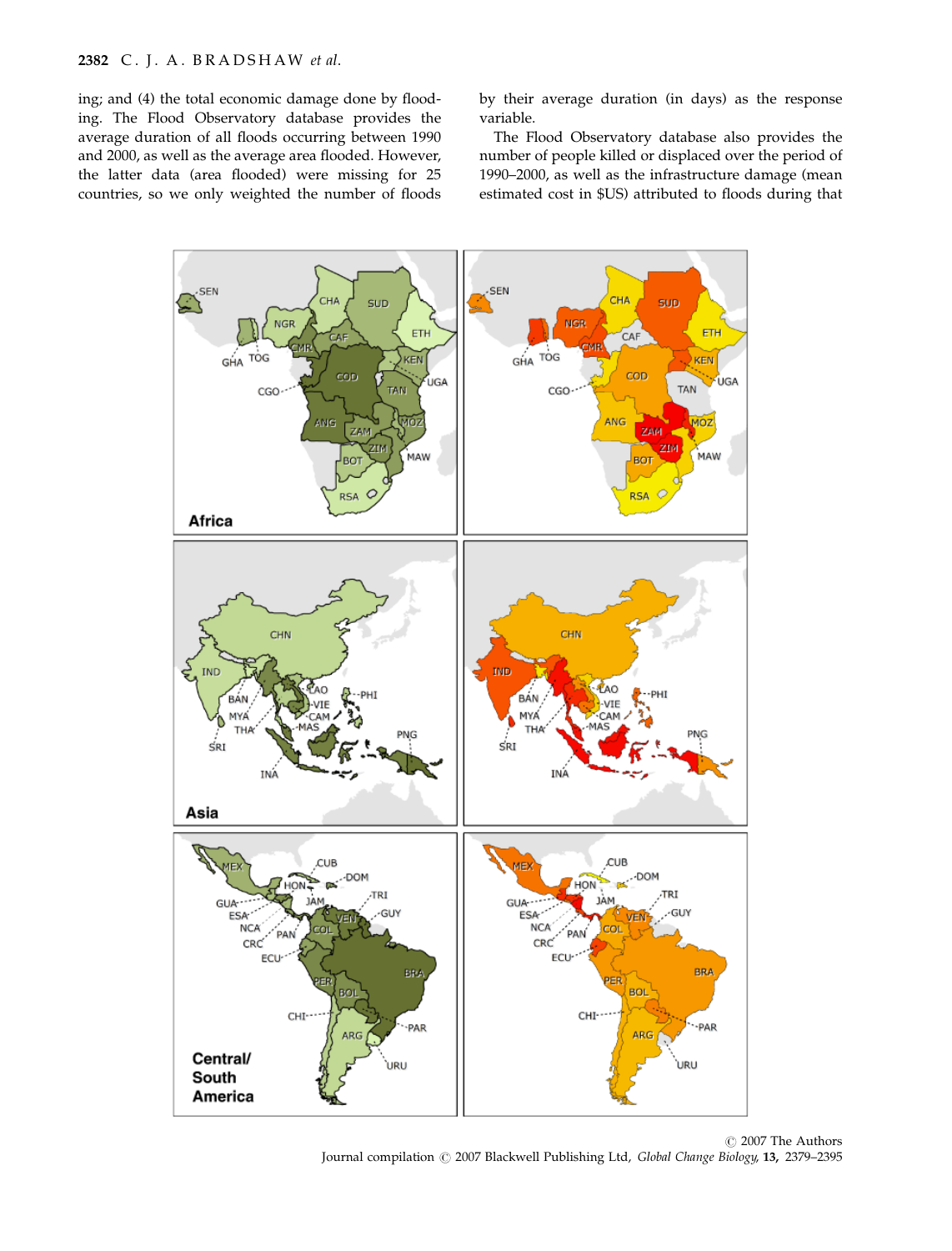period. However, some flood statistics were unavailable for certain floods, so we calculated the average severity values per country and multiplied these by the flood frequency to obtain approximate total values. Thus, our next hypothesis was that the number of people affected, and damage done by extreme floods, increases as natural forest cover decreases. In the case of the total damage done by floods, the total gross damage (in \$US) is potentially confounded by variation in the local cost of living (economic prosperity) among countries. To control for this, we also considered the total gross damage corrected for purchasing power parity (PPP) as a damage response variable. PPP equalizes the costs among countries in terms of their purchasing power and standards of living (www.worldbank.org). To obtain PPP correction data, we accessed the World Bank website and obtained the 2002 Gross National Income (GNI) and the PPP-adjusted GNI (PPP-GNI) for each country (http://siteresources.worldbank.org/ICPINT/ Resources/Table1\_1.pdf). The PPP conversion factor was expressed simply as the ratio of PPP-GNI to GNI, and this was applied to the total damage figures and the analysis repeated.

All control and explanatory variables described above for the relationships to flood frequency were used for the severity responses, with the addition of the estimated human population size for each country (i.e. additional control variable). Mean human population sizes for 1999 were obtained from the Food and Agricultural Organization databases (www.fao.org). Some data were not available for all countries, so sample sizes vary depending on the severity response variable used in analysis. Raw data are presented in Tables A1 and A2.

## Statistical analyses

Given the probable complexity of the relationship between flood frequency and severity and the hypothesized correlates, simple linear multiple regression and stepwise model building were considered inappropriate (Whittingham et al., 2006). We instead used a multimodel, inferential approach based on information theory (Burnham & Anderson, 2002) to construct a limited a priori model set to examine our major hypotheses. Our model building strategy was based on the following logic:

(1) The number of floods experienced in any one country should depend on the total area of the country  $(i.e. more area = higher total frequency)$ , the average rainfall it receives, the average gradient (slope), and the amount of degraded land (the sum of the area devoted to urbanization, cropland and cropland/natural vegetation mosaic). As such, all models considered these four covariates as 'control' variables (flood frequency and forest cover values were not first divided by country area to avoid spurious positive correlations) (Jackson & Somers, 1991);

(2) The antecedent soil moisture regime of a given country was considered as a random factor (arid/semiarid, subhumid or perhumid) for all models considered (see model structure below);

(3) We reasoned that natural forest area (in 2000) and natural forest loss (between 1990 and 2000) would not influence flood frequency in a mutually exclusive fashion considering the 'natural' condition of a country may have varying forest coverage for reasons independent of human deforestation activities; therefore, both were considered simultaneously in certain models, with an interaction between them considered plausible given that flood frequency may also depend on the amount of forest loss relative to the initial state;

(4) Natural and total forest cover are highly correlated (data not shown), but the difference ['nonnatural' (plantation or nonnative) vegetation] may explain some additional variance in flood frequency given that nonnative forest cover may not always affect water yields in the same manner as native vegetation (Bruijnzeel, 2004);

(5) Finally, we hypothesized two other potential interactions between slope and natural forest cover and between slope and natural forest loss; the former because countries with higher gradients may experience more floods regardless of their forest cover; the latter

Fig. 1 Left panels: Proportion of total natural forest cover (total natural forest cover - total area; 2000 values) for the countries examined in Africa, Asia and Central/South America. Scale colors represent lowest (lighter) to highest (darker) proportions. Right panels: Proportion of total forest loss between 1990 and 2000 (total forest loss - total area). Scale colours represent lowest (lighter) to highest (darker) proportions (missing values for CAF, GUY, JAM, TAN, TRI). Country abbreviations: ANG, Angola; BOT, Botswana; CMR, Cameroon; CAF, Central African Republic; CHA, Chad; CGO, Congo; CDO, Democratic Republic of Congo; ETH, Ethiopia; GHA, Ghana; KEN, Kenya; MAW, Malawi; MOZ, Mozambique; NGR, Nigeria; RSA, Republic of South Africa; SEN, Senegal; SUD, Sudan; TAN, Tanzania; TOG, Togo; UGA, Uganda; ZAM, Zambia; ZIM, Zimbabwe; BAN, Bangladesh; CAM, Cambodia; CHN, China; IND, India; INA, Indonesia; LAO, Laos; MAS, Malaysia; MYA, Myanmar; PHI, Philippines; PNG, Papua New Guinea; SRI, Sri Lanka; THA, Thailand; VIE, Vietnam; ARG, Argentina; BOL, Bolivia; BRA, Brazil; CHI, Chile; COL, Colombia; CRC, Costa Rica; CUB, Cuba; DOM, Dominican Republic; ECU, Ecuador; ESA, El Salvador; GUA, Guatemala; GUY, Guyana; HON, Honduras; JAM, Jamaica; MEX, Mexico; NCA, Nicaragua; PAN, Panama; PAR, Paraguay; PER, Peru; TRI, Trinidad & Tobago; URU, Uruguay; VEN, Venezuela.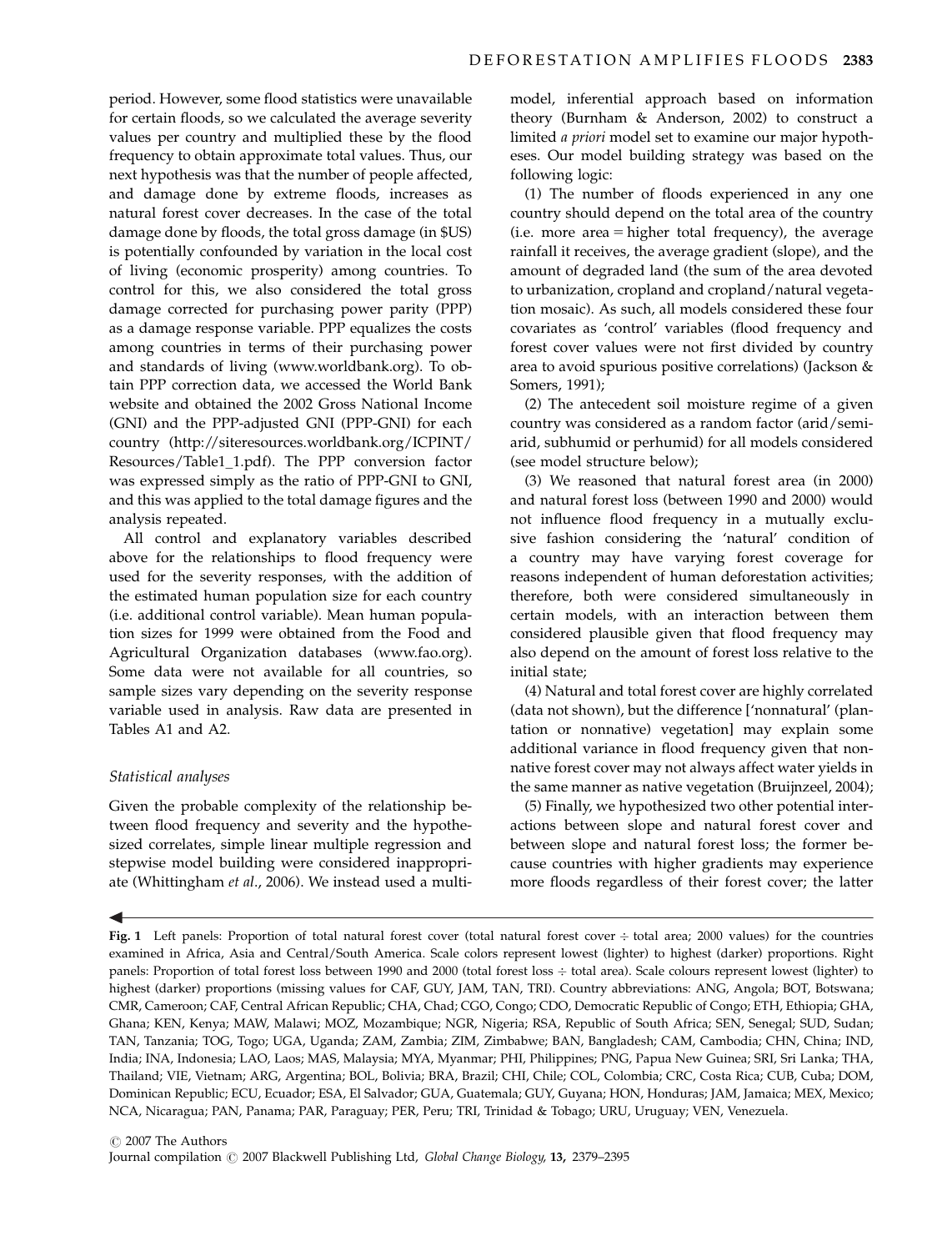# 2384 C. J. A. BRADSHAW et al.

because high- (or low-) gradient countries experiencing heavy forest loss may have even more frequent flooding than either variable could predict additively (i.e. a multiplicative effect). Model sets are presented in Table 1. We further reasoned that the relatively low sample size (56 countries) necessitated an analysis considering no more than 10 models per response variable. In the

case of the number of people killed or displaced and the total damage done by floods, we added the fifth 'control' variable, human population size, to control for per capita effects.

We used a generalized linear mixed-effect model (GLMM) structure, implemented using the lmer function in the R Package (R Development Core Team, 2004).



 $\odot$  2007 The Authors Journal compilation  $\odot$  2007 Blackwell Publishing Ltd, Global Change Biology, 13, 2379–2395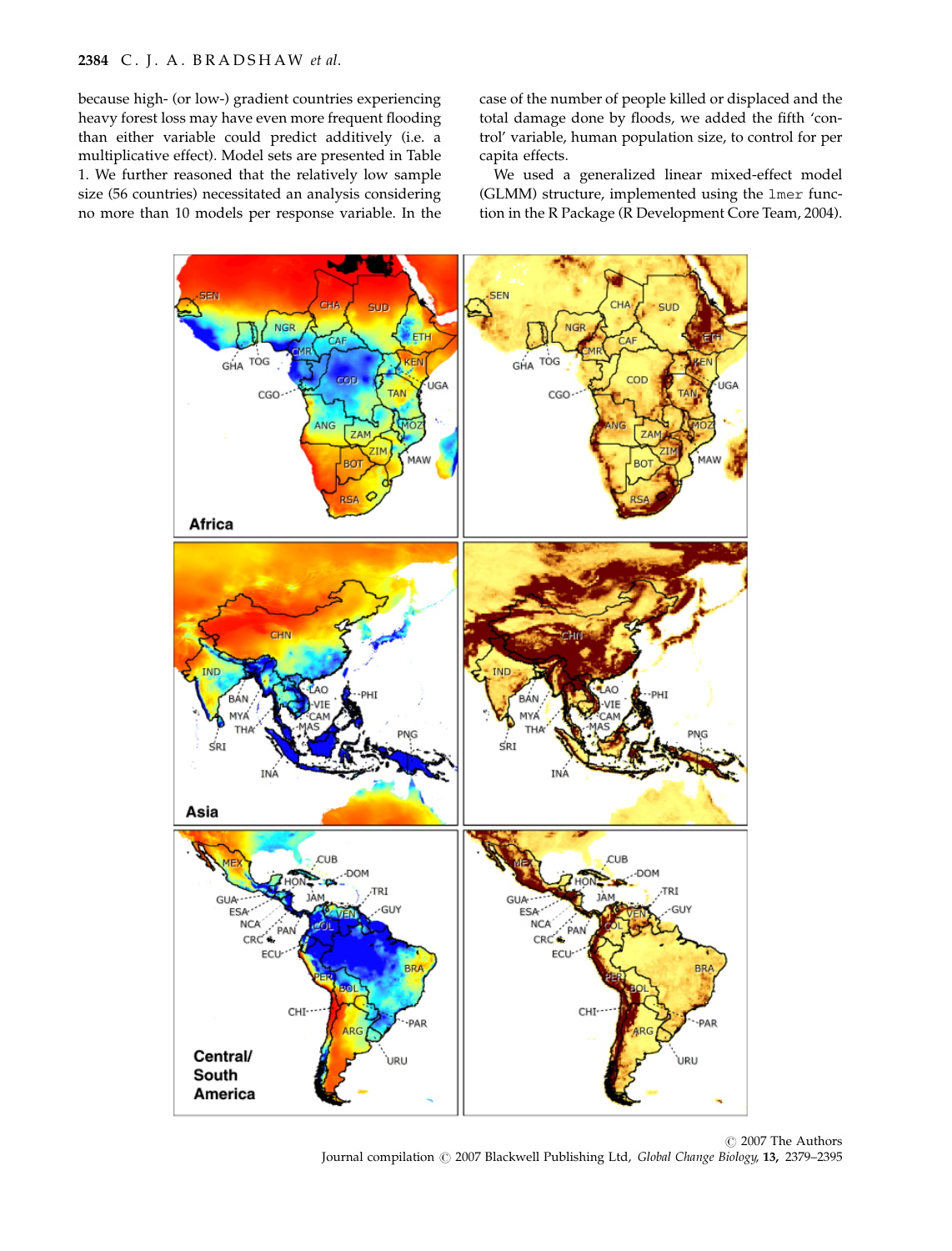The random effects structure corrects for nonindependence of statistical units (countries) due to similar antecedent soil moisture regimes. All other variables were coded as fixed effects. The flood frequency response variable was square-root transformed, and all predictor variables were log-transformed before analysis to control for the extremely non-Gaussian distributions. For flood frequency, we used a Gaussian error structure and set the link function to a square-root to account for remaining deviation from normality and homoscedascticity. All other analyses used a Gaussian error structure and identity link function. We also examined each model set using generalized linear models (GLM) in addition to GLLMs to examine the influence of the random effect of antecedent soil moisture regime (function glm in the R Package).

An index of Kullback–Leibler (K-L) information loss was used to assign relative strengths of evidence to the different competing models (Burnham & Anderson, 2002), and Akaike's information criterion  $(AIC<sub>c</sub>)$  was used as the method to compare relative model support

given that it corrects for small sample sizes (all  $n$  in this study were  $\langle 55 \rangle$  (Burnham & Anderson, 2002). One could also use other methods to compare models such as the dimension-consistent Bayesian information criterion (BIC); however, BIC may only be preferable when sample sizes are large (Burnham & Anderson, 2004; Link & Barker, 2006). The relative likelihoods of candidate models were calculated using  $AIC_c$  (Burnham and Anderson, 2002), with the weight (wAIC<sub>c</sub>) of any particular model varying from 0 (no support) to 1 (complete support) relative to the entire model set. For each model considered, we also calculated the percentage deviance explained (%DE) as a measure of goodness-of-fit, and compared each model's %DE with that of the control model to examine what proportion of the variance in the response was attributable to the forest cover variables.

We predicted the model-averaged flood frequency for each country (i.e. sum of the predicted frequencies for each model multiplied by the model's  $AIC_c$  weight) using the predict.glm function in the R Package (i.e.

Table 1 The a priori model set used to examine the relationship between the flood frequency and severity response variables using generalized linear modelling

| Model no.      | Model                                                                                                      | Analytical theme                                      |
|----------------|------------------------------------------------------------------------------------------------------------|-------------------------------------------------------|
|                | $Response \sim AR + RN + SL + DG + NFC + NFL + NNFC +$<br>$NVC \times NFL + SL \times NFC + SL \times NFL$ | Saturated $+$ interactions                            |
| $\overline{2}$ | $Response \sim AR + RN + SL + DG + NFC + NFL + NNFC$                                                       | Saturated without interactions                        |
| 3              | $Response \sim AR + RN + SL + DG + NFC + NFL + NNFC + NVC \times NFL$                                      | Saturated + forest cover $\times$ loss interaction    |
| $\overline{4}$ | $Response \sim AR + RN + SL + DG + NFC + NFL + NNFC + SL \times NFC$                                       | Saturated $+$ slope $\times$ forest cover interaction |
| 5              | $Response \sim AR + RN + SL + DG + NFC + NFL + NNFC + SL \times NFL$                                       | Saturated $+$ slope $\times$ forest loss interaction  |
| 6              | $Response \sim AR + RN + SL + DG + NFC + NNFC$                                                             | Saturated without forest loss                         |
|                | $Response \sim AR + RN + SL + DG + NFC + NFL$                                                              | Saturated without forest cover                        |
| 8              | $Response \sim AR + RN + SL + DG + NFC + NFL$                                                              | Saturated without nonnatural forest cover             |
| 9              | $Response \sim AR + RN + SL + DG$                                                                          | Control                                               |
| 10             | $Response \sim 1$                                                                                          | Null                                                  |

Shown are the term abbreviations (AR, country area; RN, median average annual precipitation; SL, average slope, DG, total degraded area; NFC, natural forest cover; NFL, natural forest loss; NNFC, nonnatural forest cover) and their interactions, as well as the major analytical (hypothesis) theme represented by each model.

Fig. 2 Left panels: Average annual precipitation for the period 1960–1990 derived from the WorldClim (www.worldclim.org) database at 5 arc-minute resolution (Hijmans et al., 2005) for the countries examined in Africa, Asia and Central/South America. Scale colours represent driest (red) to wettest (blue) conditions. Right panels: Mean elevation gradient (slope) at 0.5° resolution derived from the International Satellite Land-Surface Climatology Project, Initiative II Data Archive (Hall et al., 2005). Scale colours represent lowest (light yellow) to highest (dark brown) gradient. Country abbreviations: ANG, Angola; BOT, Botswana; CMR, Cameroon; CAF, Central African Republic; CHA, Chad; CGO, Congo; CDO, Democratic Republic of Congo; ETH, Ethiopia; GHA, Ghana; KEN, Kenya; MAW, Malawi; MOZ, Mozambique; NGR, Nigeria; RSA, Republic of South Africa; SEN, Senegal; SUD, Sudan; TAN, Tanzania; TOG, Togo; UGA, Uganda; ZAM, Zambia; ZIM, Zimbabwe; BAN, Bangladesh; CAM, Cambodia; CHN, China; IND, India; INA, Indonesia; LAO, Laos; MAS, Malaysia; MYA, Myanmar; PHI, Philippines; PNG, Papua New Guinea; SRI, Sri Lanka; THA, Thailand; VIE, Vietnam; ARG, Argentina; BOL, Bolivia; BRA, Brazil; CHI, Chile; COL, Colombia; CRC, Costa Rica; CUB, Cuba; DOM, Dominican Republic; ECU, Ecuador; ESA, El Salvador; GUA, Guatemala; GUY, Guyana; HON, Honduras; JAM, Jamaica; MEX, Mexico; NCA, Nicaragua; PAN, Panama; PAR, Paraguay; PER, Peru; TRI, Trinidad & Tobago; URU, Uruguay; VEN, Venezuela.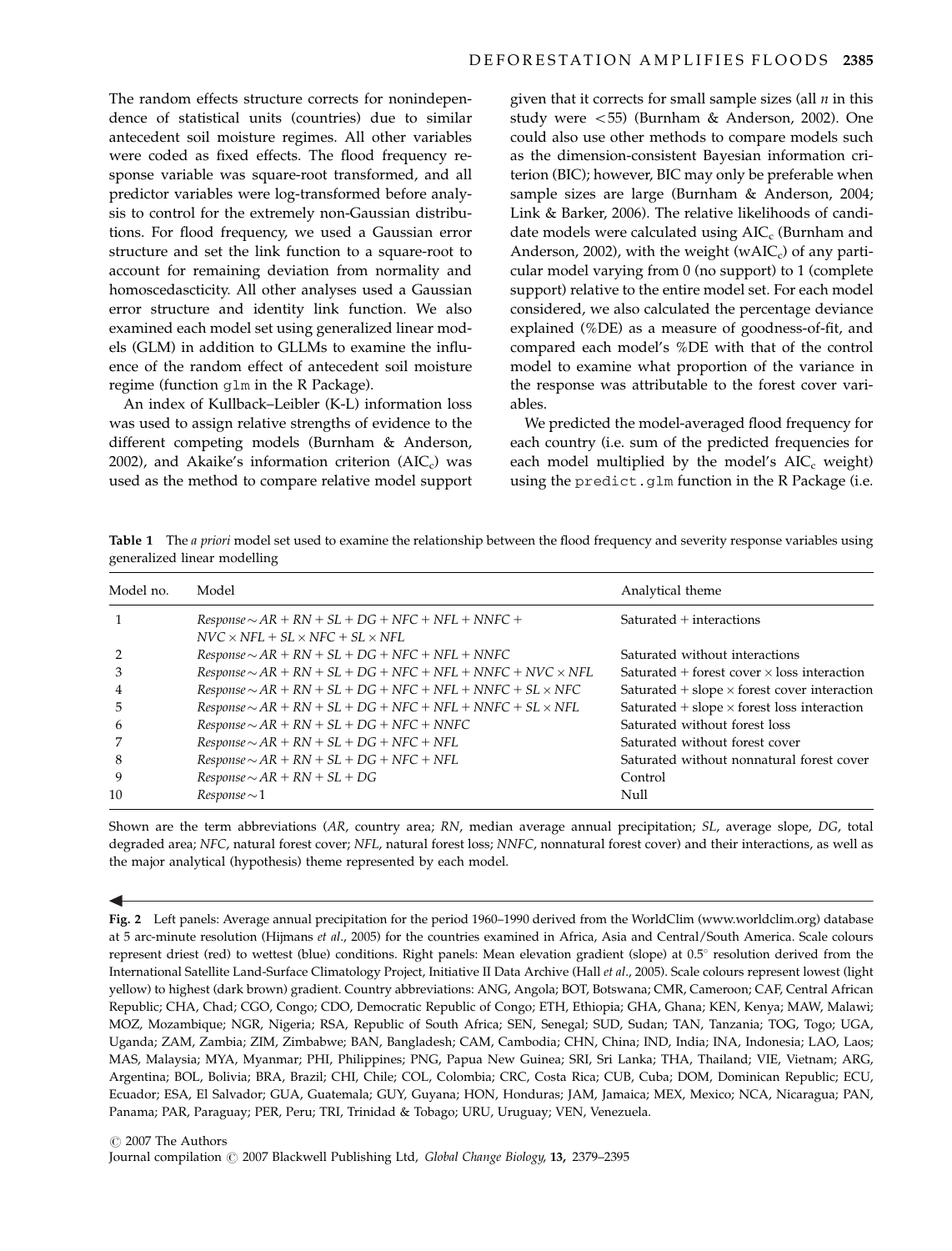| Table 2 Generalized linear model results for the relationship between flood frequency (FF), the control variables (AR, country area;  |
|---------------------------------------------------------------------------------------------------------------------------------------|
| RN, median average annual precipitation; SL, average slope; DG, total degraded area) and forest cover attributes (NFC, natural forest |
| cover: NFL, natural forest loss: NNFC, nonnatural forest cover) considered                                                            |

| Model                                                           | k  | $-LL$     | $\Delta AIC_c$ | $WAIC_c$ | %DE   | $\Lambda\%$ DE |
|-----------------------------------------------------------------|----|-----------|----------------|----------|-------|----------------|
| $FF \sim AR + RN + SL + DG + NFC + NNFC$                        | 8  | $-63.331$ | 0.000          | 0.548    | 66.47 | 13.92          |
| $FF \sim AR + RN + SI + DG + NFC + NFI + NNFC$                  | 9  | $-62.679$ | 1.684          | 0.236    | 67.33 | 14.78          |
| $FF \sim AR + RN + SI + DG + NFC + NFI + NNFC + NFC \times NFI$ | 10 | $-62.452$ | 4.372          | 0.062    | 67.62 | 15.07          |
| $FF \sim AR + RN + SI + DG + NFC + NFI + NNFC + SI \times NFI$  | 10 | $-62.565$ | 4.597          | 0.055    | 67.48 | 14.93          |
| $FE \sim AR + RN + SI + DG + NFC + NFI + NNFC + SL \times NFC$  | 10 | $-62.665$ | 4.798          | 0.050    | 67.35 | 14.80          |
| $FF \sim AR + RN + SI + DG + NFI + NNFC$                        | 8  | $-66.443$ | 6.225          | 0.024    | 62.02 | 9.47           |
| $FF \sim AR + RN + SI + DG + NFC + NFI$                         | 8  | $-66.630$ | 6.598          | 0.020    | 61.74 | 9.19           |
| $FF \sim AR + RN + SI + DG + NFC + NFI + NNFC + NFC \times$     | 12 | $-61.829$ | 9.917          | 0.004    | 68.42 | 15.87          |
| $NFL + SL \times NFC + SL \times NFL$                           |    |           |                |          |       |                |
| $FF \sim AR + RN + SL + DG$ (control model)                     | 6  | $-72.009$ | 11.797         | 0.002    | 52.55 |                |
| $FF \sim 1$ (null model)                                        | 2  | $-90.646$ | 39.374         | < 0.001  | 0.00  |                |

Shown for each model are the number of parameters (k), negative log-likelihood (-LL), change in Akaike's Information Criterion corrected for small sample sizes  $(\Delta AIC_c)$ , AIC<sub>c</sub> weight (wAIC<sub>c</sub>), the % deviance explained (%DE) in the flood frequency response variable and the absolute increase in %DE ( $\Delta\%$ DE) above the control model ( $AR + RN + SL + DG$ ).

ignoring the weak random effect of antecedent soil moisture regime – see 'Results'). We then arbitrarily reduced each country's natural forest cover by 10% (and concomitantly added the residual to natural forest loss), and then recalculated the model-averaged predicted flood frequency for each country. We report the range of predicted percentage change in flood frequency and severity responses with this 10% additional loss of natural forest cover.

#### Results

Examination of the residual plots for all analyses identified several extreme outliers for China, so this country's values were removed from all analyses. The GLMM incorporating the antecedent soil moisture regime accounted for additional deviance in the responses relative to the simpler GLM by only a small  $\left($  < 1%) amount, so we only present the GLM results.

# Flood frequency

The most highly ranked model (wAIC<sub>c</sub> = 0.548) accounting for  $>66\%$  of the deviance explained (Table 2) included all control variables (country area, rainfall, slope and degraded area) and natural forest cover (NFC) and nonnatural forest cover (NNFC). Flood frequency was positively correlated with all control variables, although the effect of slope was weakest (Fig. 3). Compared with the control model itself, the combined effects of NFC and NNFC explained an additional 13.9% of the deviance in flood frequency (Table 2), with flood frequency decreasing with increasing natural forest cover and increasing with nonnatural forest cover (Fig. 4a and b). The second-most highly ranked model included the natural forest loss (NFL) term (wAIC<sub>c</sub> = 0.236) and accounted for an additional 0.9% of the deviance in flood frequency (Table 2). Examination of the partial residual plot of NFL vs. flood frequency also indicated a weakly positive relationship (Fig. 4c). The model-averaged predictions based on an additional hypothetical loss of natural forest cover of 10% resulted in a concomitant increase in predicted flood frequency ranging from 3.5% to 28.1% among the countries considered.

# Flood severity

The relationship between each of the four flood severity response variables (flood duration, number of people killed, number of people displaced and PPP-adjusted damage) and the forest predictors was weaker than that for flood frequency (Table 3). As for flood frequency, flood duration was negatively correlated with natural forest cover, positively correlated with nonnatural forest cover, and only weakly positively correlated with natural forest loss (Fig. 5). The NFC and NNFC terms accounted for an additional 13.1% of the deviance in flood duration beyond that explained by the control variables (Table 3). A hypothetical 10% decrease in NFC resulted in a model-averaged predicted increase in flood duration ranging from 3.8% to 7.9%.

The correlations between the other severity measures and the forest predictors were weaker still, but there was evidence for relationships with some predictors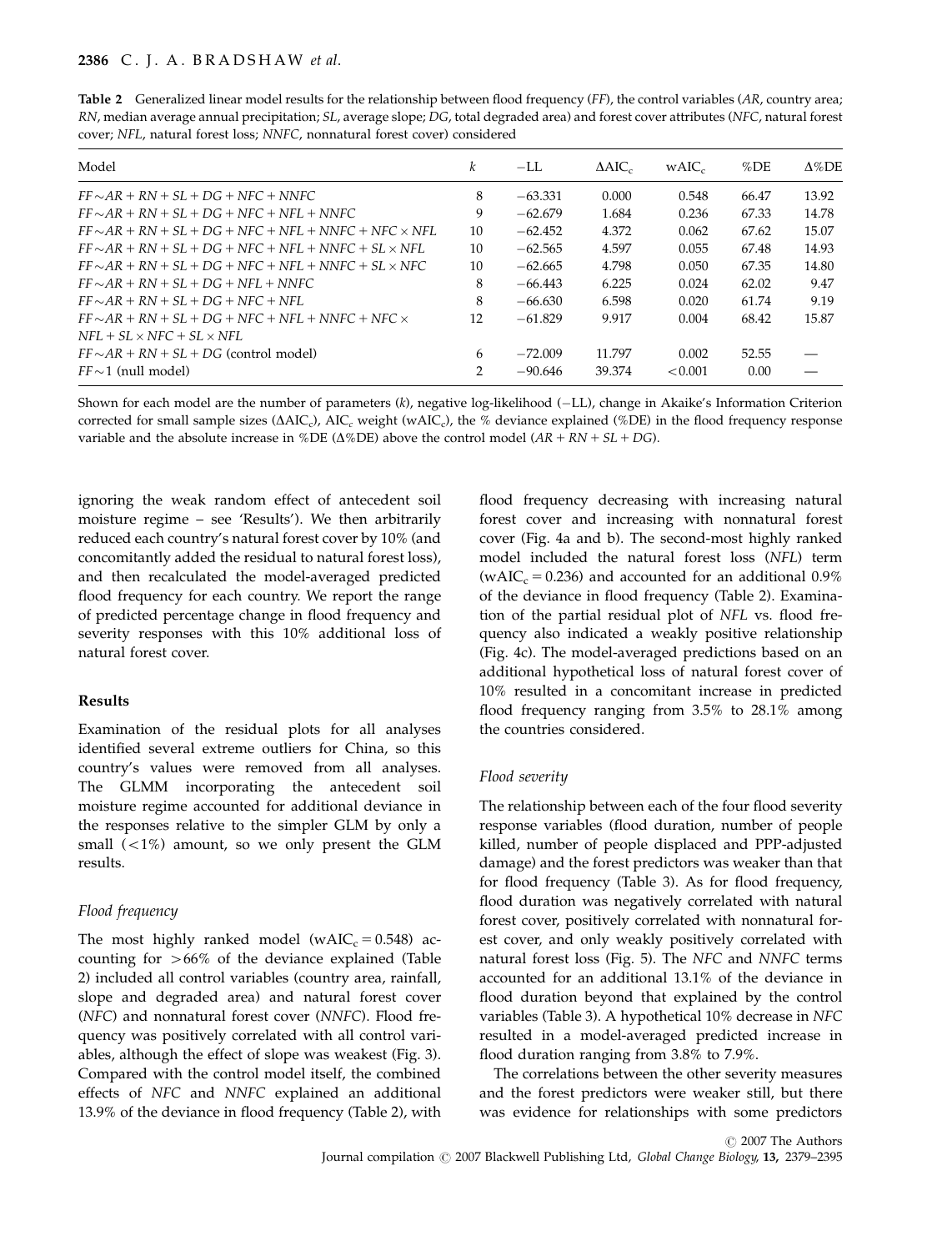

Fig. 3 Partial residual plots of flood frequency expressed as a function of the control variables from the model  $FF \sim AR + RN + SL + DG + NFC + NNFC$  (see Tables 1 and 2): (a) log country area (km<sup>2</sup>), (b) median average annual precipitation 1960–1990 (mm), (c) average slope (°) and (d) log area of degraded land (urban, cropland and cropland/natural vegetation mosaic).

Table 3 The two most highly ranked generalized linear model results for the relationships between each of the responses of flood duration (FD), people killed (PK), people displaced (PD) and damage (DM) and the control (AR, country area; RN, median average annual precipitation; SL, average slope; DG, total degraded area) and forest cover attributes (NFC, natural forest cover; NFL, natural forest loss; NNFC, nonnatural forest cover)

| Model                                          | k | $-LL$     | $\Delta AIC_c$ | $WAIC_c$ | %DE   | $\Lambda\%$ DE |
|------------------------------------------------|---|-----------|----------------|----------|-------|----------------|
| Flood duration                                 |   |           |                |          |       |                |
| $FD \sim AR + RN + SI + DG + NFC + NNFC$       | 8 | $-68.171$ | 0.000          | 0.539    | 45.53 | 13.06          |
| $FD \sim AR + RN + SL + DG + NFC + NFL + NNFC$ | 9 | $-68.074$ | 2.795          | 0.133    | 45.74 | 13.27          |
| People killed                                  |   |           |                |          |       |                |
| $PK \sim AR + RN + SL + DG$ (control model)    |   | $-89.902$ | 0.000          | 0.810    | 42.26 |                |
| $PK \sim AR + RN + SL + DG + NFC + NNFC$       | 9 | $-89.410$ | 5.131          | 0.062    | 43.51 | 1.25           |
| People displaced                               |   |           |                |          |       |                |
| $PD \sim AR + RN + SL + DG$ (control model)    |   | $-99.326$ | 0.000          | 0.825    | 44.33 |                |
| $PD \sim AR + RN + SI + DG + NFC + NFI$        | 9 | $-99,004$ | 5.348          | 0.057    | 45.09 | 0.76           |
| Damage                                         |   |           |                |          |       |                |
| $DM \sim AR + RN + SL + DG$ (control model)    | 7 | $-45.544$ | 0.000          | 0.859    | 60.14 |                |
| $DM \sim AR + RN + SI + DG + NFI + NNFC$       | 9 | $-43.796$ | 5.197          | 0.064    | 64.99 | 4.85           |
|                                                |   |           |                |          |       |                |

Shown for each model are the number of parameters (k), negative log-likelihood (-LL), change in Akaike's Information Criterion corrected for small sample sizes  $(AAIC_c)$ ,  $AIC_c$  weight  $(wAIC_c)$ , the % deviance explained (%DE) in the flood risk and severity response variables and the absolute increase in %DE ( $\Delta$ %DE) above the control model ( $AR + RN + SL + DG$ ).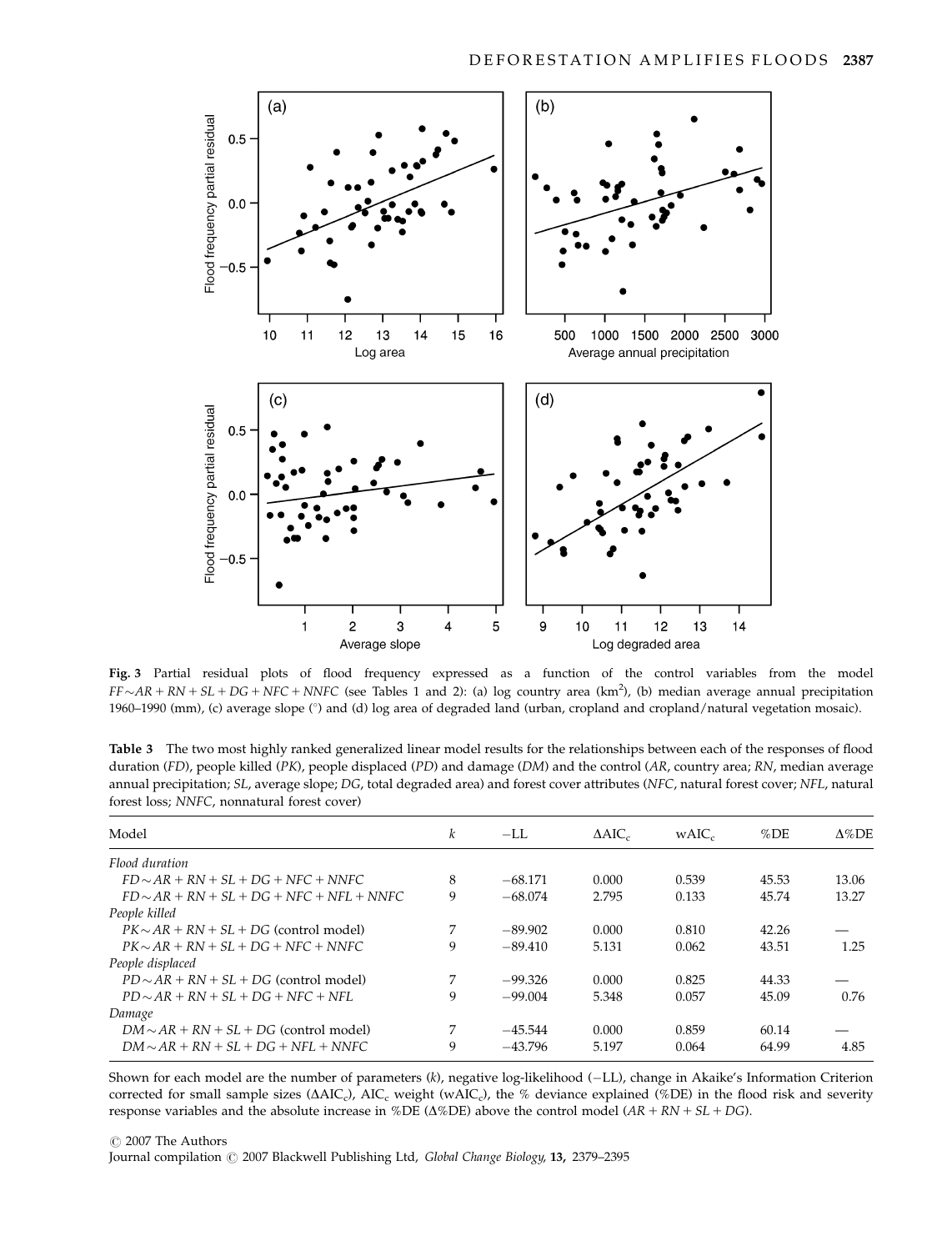



Fig. 4 Partial residual plots of flood frequency expressed as a function of the forest cover/loss metrics: (a) log natural forest cover (NFC, km<sup>2</sup>), (b) log nonnatural forest cover (NNFC, km<sup>2</sup>) and (c) natural forest loss between  $1990$  and  $2000$  (NFL,  $km^2$ ) derived from the models  $FF \sim AR + RN + SL + DG + NFC +$ NNFC and  $FF \sim AR + RN + SL + DG + NFC + NFL + NNFC$  (see Tables 1 and 2).

Fig. 5 Partial residual plots of flood duration expressed as a function of the forest cover/loss metrics: (a) log natural forest cover (NFC, km<sup>2</sup>), (b) log nonnatural forest cover (NNFC, km<sup>2</sup>) and (c) natural forest loss between  $1990$  and  $2000$  (NFL,  $km^2$ ) derived from the models  $FD \sim AR + RN + SL + DG + NFC +$  $NNFC$  and  $FD \sim AR + RN + SL + DG + NFC + NFL + NNFC$ (see Tables 1 and 3).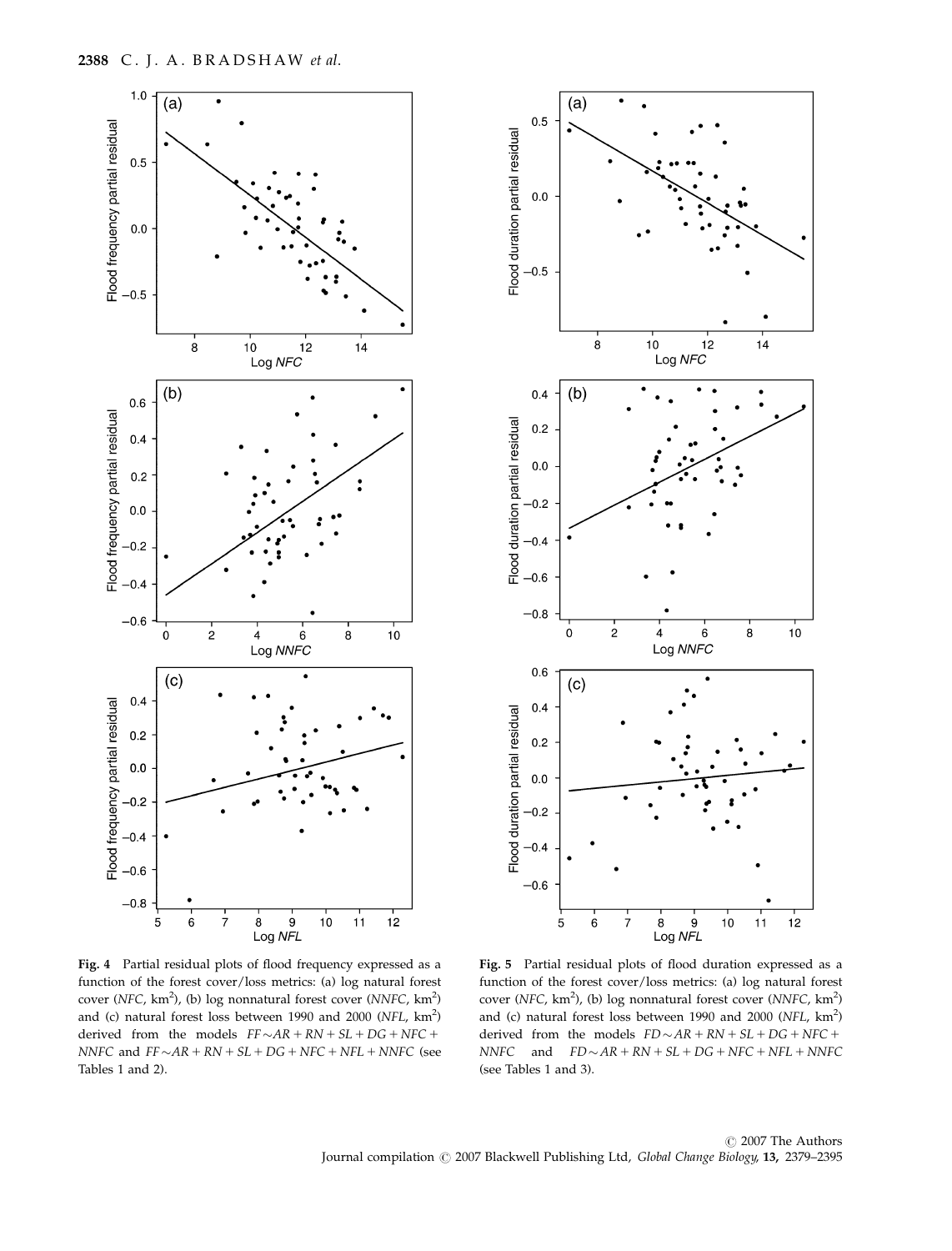

Fig. 6 Partial residual plots of the flood severity response variables [(a–b) people killed, (c–d) people displaced and (e–f) infrastructure damage] expressed as a function of forest cover/loss metrics: log natural forest cover (NFC, km<sup>2</sup>), log nonnatural forest cover (NNFC, km<sup>2</sup>) and natural forest loss between 1990 and 2000 (NFL, km<sup>2</sup>) derived from the most parsimonious models given in Table 3.

(Table 3). NFC and NNFC together only accounted for an additional 1.3% of the deviance in the number of people killed beyond the control variables (Table 3), with the sign of the relationships agreeing with those found for flood frequency and duration (Fig. 6a and b). However, the range of model-averaged predicted percentage increase in the number of people killed with a 10% decrease in NFC overlapped zero  $(-0.8\%$  to 0.9%), indicating little evidence for an important effect at this level of additional deforestation. NFC and NNFC accounted for only 0.8% extra deviance for the number of people displaced (Table 3; Fig. 6c and d), with the model-averaged predicted percentage increase in people displaced ranging from 0.8% to 6.2% following a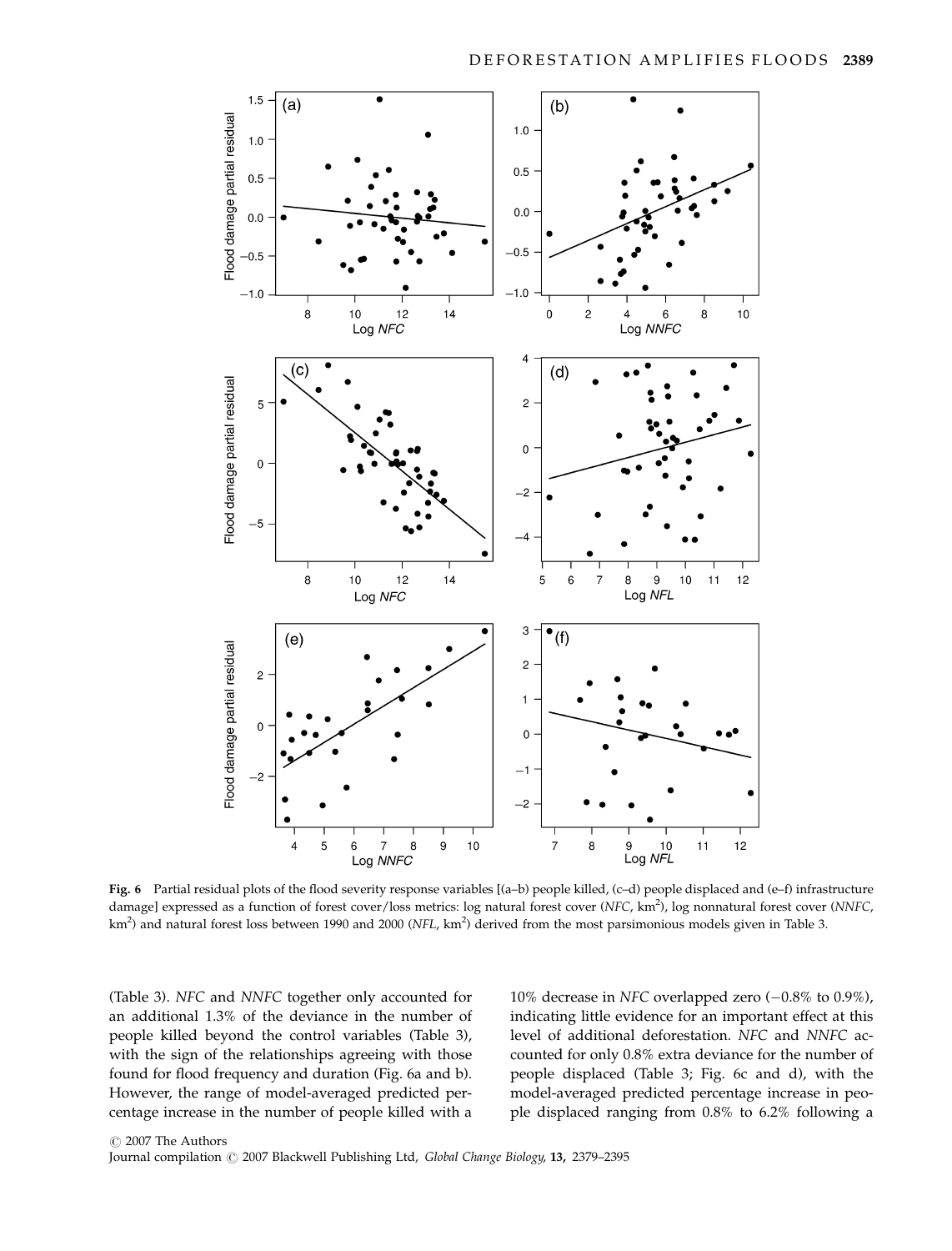10% decrease in NFC. NFL and NNFC together accounted for nearly 5% additional deviance in the damage response (Table 3; Fig. 6d and e), but the modelaveraged prediction indicated little effect of decreasing NFC given this term's lack of explanatory support in the models considered (Table 3).

# Discussion

Our results provide the first globally comprehensive and empirical link between deforestation and flood frequency, and support the conclusions drawn from previously localized studies, such as those from the Amazon (Sternberg, 1987), China (Lang, 2002) and Tanzania (Sandström, 1995) which sustain this notion. However, not all local studies have pointed to deforestation as a key driver of floods (FAO & CIFOR, 2005; Calder & Aylward, 2006), implying that broad-scale patterns are not always mimicked at finer scales, and vice versa (Bruijnzeel, 2004). Indeed, flood-risk estimation is an inherently uncertain business, and even rainfall data can be surprisingly uninformative about flood frequency at the catchment scale (Reed, 2002). The mechanisms driving the increase in water flows following vegetation removal are complex and still controversial. The majority of the increased discharge is normally observed as baseflow, provided the intake capacity of the soil's surface is not impaired too much during the removal process (Bruijnzeel, 1990).

The complex interplay of factors such as rainfall variation, elevation and distance to the coast, catchment steepness, soil depth, the degree of disturbance to undergrowth and soil, and soil fertility (reviewed in Bruijnzeel, 2004) and their relative importance vary widely among sites, so typically a suite of process studies are required to understand the effects of vegetation removal on flooding frequency and intensity. Moreover, the strong relationship between evapotranspiration rates and rainfall (Zhang et al., 2001) will contribute further site-specific complexity to estimates of flooding risk. Yet despite the suite of complex and confounding relationships between these potential drivers of flood risk, our models explained over 65% of the deviance (analogous to a least-squares  $R^2$  value) in flood frequency, and we found important contributions of all control variables (area, slope, rainfall and degraded area). This is particularly notable when one considers the broad spatial unit of investigation (country) and the diversity of catchment types within each country. This apparent explanatory power thus suggests that average values, examined over the global scale, provide evidence that the variables considered were valid and relevant predictors of flood risk.

Our analysis revealed a nontrivial correlation between natural forest cover/forest loss and flood frequency at a global spatial scale, as opposed to temporal predictions at the catchment scale. Of course, our results assume that all major variables accounting for variation in flood frequency values among countries were considered (i.e. the control variables included). Our models showed model-averaged predictions of increased flood frequency ranging from 4% to 28% with just a 10% loss in natural forest cover. This reinforces the conclusion that global-scale empirical studies such as ours are critical for resolving the debate surrounding the general role of forests in influencing flood frequency, local factors notwithstanding. The result also stresses the need for local governments to think at broad spatial scales when planning flood mitigation policies. However, some caution should be exercised when interpreting the predicted ranges of expected increases in flood risk. The forest cover data are derived from a variety of sources and spatial scales, suggesting that sometimes important errors in land cover assessments may arise (Matthews, 2001). However, despite the potential errors and the magnitude of the modelled effects, and the assumption that all major drivers of flood risk were considered, the relationships we found are indicative of the role of natural forest cover in mitigating flood risk.

The relationships between the various indices of flood severity and forest cover were generally weaker; however, there were still some detectable correlations. The full models including control variables accounted for 42–65% of the deviance in the responses (Table 3), suggesting again that modelling flood characteristics at the global scale using country-scale landscape features is tractable. Of the responses considered, flood duration had the strongest correlation with natural forest cover. As for the other severity response variables (people killed, people displaced and damage), they are prone to many uncertainties, not least of which is each country's ability to prepare for floods and minimize damage to property and human casualties. However, the weaker relationships do not necessarily imply that forest cover has little influence on flood severity. For instance, our analyses did not take into account small floods, nor did they consider potential changes in hydrological regimes caused by global climate change (Panagoulia & Dimou, 1997; Cameron et al., 2000; Schreider et al., 2000). Modified weather patterns (Meehl et al., 2000) resulting from global climate change (Kerr, 2004; Murphy et al., 2004) will also act to increase the complexity of interactions between land cover and flooding frequency and severity (Bruijnzeel, 2004). Moreover, our models could not incorporate the increasing trend for people in land-restricted areas to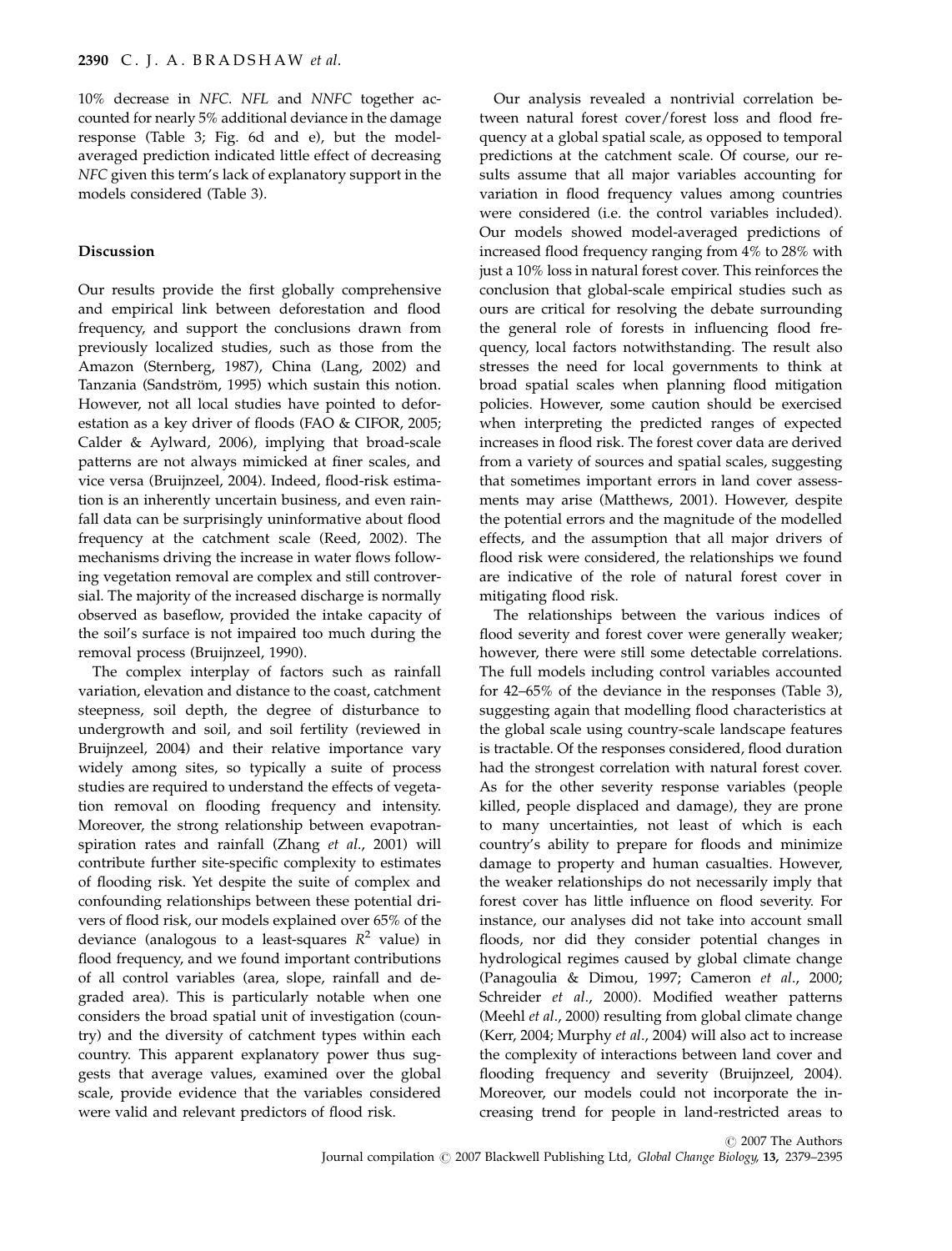develop and settle in flood-prone areas around the world that were avoided previously (FAO & CIFOR, 2005). Nonetheless, our empirical results indicate that halting deforestation or reducing the rate of natural forest loss should be beneficial in alleviating the incidence and severity of floods that ultimately cause undesirable societal disruption and damage to human life and property.

The empirical links between deforestation and flood risk and severity demonstrated here reinforce the notion that politicians and landscape planners must implement tangible actions, such as protection of existing natural forests and reforestation activities (Carroll et al., 2004). The latter should ideally be done using native trees, because exotic tree species generally have lower conservation value for native biodiversity (Sodhi et al., 2005) and may not always affect water yields in the same manner as native vegetation (Bruijnzeel, 2004). Indeed, our models demonstrated a positive relationship between nonnatural forest area (NNFC) and all but one (people displaced) of the flood response variables considered, suggesting that in some circumstances, nonnative vegetation may do more harm than good in mitigating flood severity. It should also be noted that reforestation may not always bring about only positive effects – for example, extensive reforestation in monsoonal climates can lead to severely diminished streamflows during the dry season that may engender a suite of other problems, potentially offsetting any advantages gained by flood reduction (Scott et al., 2005).

Demonstrations of the relationships between the conservation of nature and benefits to human welfare (Lilley et al., 1997) provide the relevant perspective that is often necessary to convince people of the value of natural systems and encourage policy makers to include social and economic planning with technological approaches to water management (Calder, 1999). This is particularly necessary for the developing world, where funds to cope with disasters are extremely limited, and flood-related catastrophes will suppress economic growth and prosperity (Wang, 2004). The concept of conservation of natural habitats needs to extend beyond the notion of saving imperiled biotas to include the welfare of disadvantaged humans around the world.

#### Acknowledgements

This research was supported by the National University of Singapore (R-154-000-264-112) and Charles Darwin University. We thank B. Campbell, M. Douglas, R. Wasson, L. Bruijnzeel and three anonymous reviewers for helpful comments to improve the manuscript. NSS conceived the research, K. S.-H. P. and C. J. A. B. constructed the database, C. J. A. B. and B. W. B. did the analyses, and C. J. A. B., N. S. S., B. W. B. wrote the paper.

#### References

- Achard F, Eva HD, Stibig HJ, Mayaux P, Gallego J, Richards T, Malingreau JP (2002) Determination of deforestation rates of the world's humid tropical forests. Science, 297, 999-1002.
- Agarwal A, Chak A (eds) (1991) State of India's Environment 3. Floods, Flood Plains and Environmental Myths. Centre for Science and Environment, Excellent Printing House, New Delhi, India.
- Arnaud P, Lavabre J (2002) Coupled rainfall model and discharge model for flood frequency estimation. Water Resources Research, 38, 1075.
- Balmford A, Bruner A, Cooper P et al. (2002) Economic reasons for conserving wild nature. Science, 297, 950–953.
- Balmford A, Green RE, Jenkins M (2003) Measuring the changing state of nature. Trends in Ecology and Evolution, 18, 326–330.
- Beljaars ACM, Viterbo P, Miller MJ, Betts AK (1996) The anomalous rainfall over the United States during July 1993: sensitivity to land surface parameterization and soil moisture anomalies. Monthly Weather Reviews, 124, 362–383.
- Blaikie PM, Muldavin JSS (2004) Upstream, downstream, China, India: the politics of environment in the Himalayan region. Annals of the Association of American Geographers, 94, 520–548.
- Brook BW, Sodhi NS, Ng PKL (2003) Catastrophic extinctions follow deforestation in Singapore. Nature, 424, 420–423.
- Bruijnzeel LA (1990) Hydrology of Moist Tropical Forest and Effects of Conversion: A State of Knowledge Review. UNESCO/Vrije Universiteit, Paris/Amsterdam, the Netherlands.
- Bruijnzeel LA (2004) Hydrological functions of tropical forests: not seeing the soil for the trees? Agriculture, Ecosystems and Environment, 104, 185–228.
- Burnham KP, Anderson DR (2002) Model Selection and Multimodal Inference: A Practical Information-Theoretic Approach, 2nd edn. Springer-Verlag, New York, USA.
- Burnham KP, Anderson DR (2004) Understanding AIC and BIC in model selection. Sociological Methods and Research, 33, 261–304.
- Calder IR (1999) The Blue Revolution. Earthscan Publications, London.
- Calder IR, Aylward B (2006) Forests and floods: moving to an evidence-based approach to watershed and integrated flood management. Water International, 31, 87–99.
- Cameron D, Beven K, Naden P (2000) Flood frequency estimation by continuous simulation under climate change (with uncertainty). Hydrology and Earth System Sciences, 4, 393–405.
- Carroll ZL, Bird SB, Emmett BA, Reynolds B, Sinclair FL (2004) Can tree shelterbelts on agricultural land reduce flood risk. Soil Use and Management, 20, 257–359.
- Cassardo C, Balsamo GP, Cacciamani C, Cesari D, Paccagnella T, Pelosini R (2002) Impact of soil surface moisture initialization on rainfall in a limited area model: a case study of the 1995 South Ticino flash flood. Hydrological Processes, 16, 1301–1317.
- Chivian E (2002) Biodiversity: Its Importance to Human Health. Center for Health and the Global Environment, Harvard Medical School, Cambridge, MA.
- Clark C (1987) Deforestation and floods. Environmental Conservation, 14, 67–69.
- Costa MH, Botta A, Cardille JA (2003) Effects of large-scale changes in land cover on the discharge of the Tocantins

 $\odot$  2007 The Authors

Journal compilation  $\odot$  2007 Blackwell Publishing Ltd, Global Change Biology, 13, 2379–2395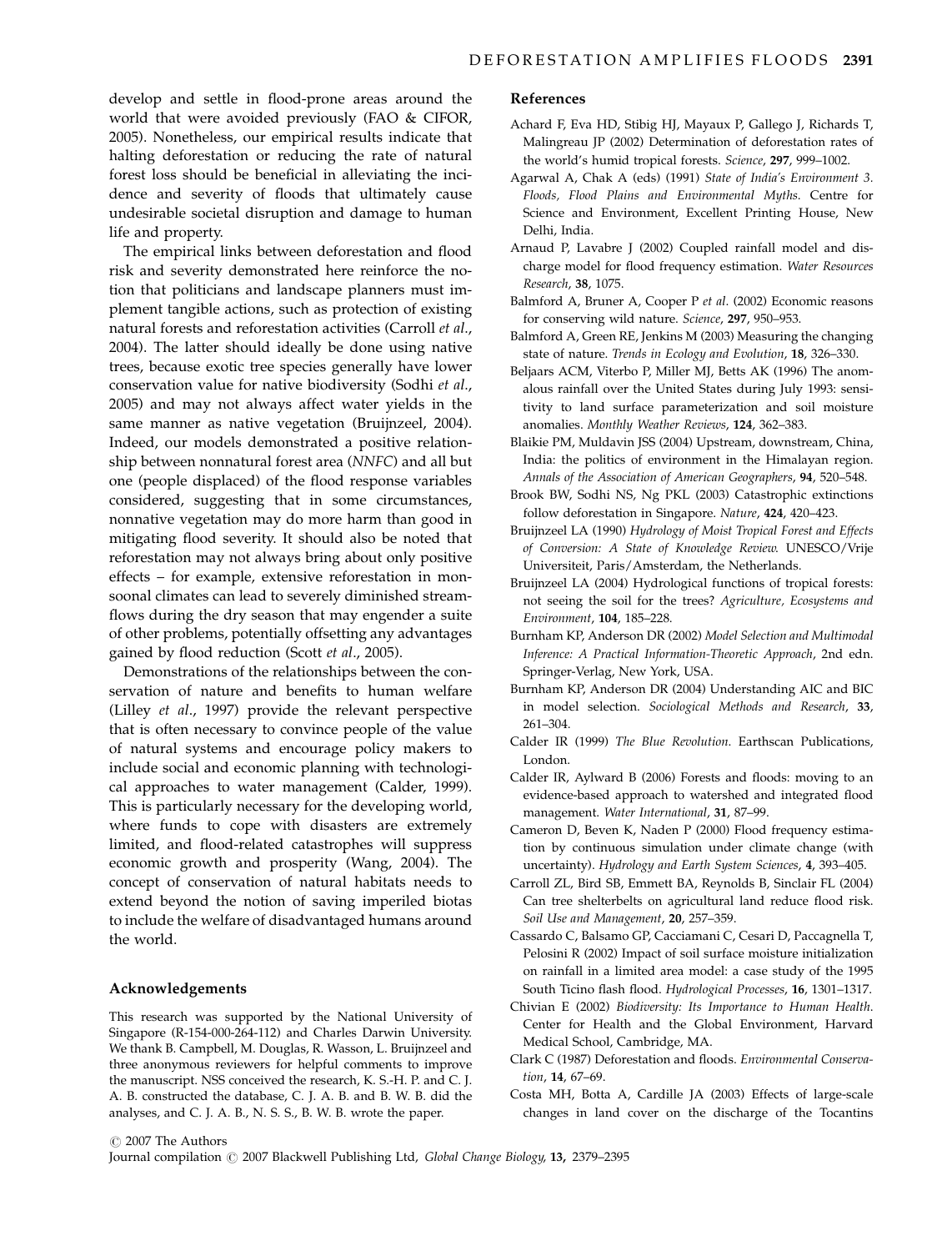river, South Eastern Amazonia. Journal of Hydrology, 283, 206–217.

- Cunderlik JM, Burn DH (2002) Analysis of the linkage between rain and flood regime and its application to regional flood frequency estimation. Journal of Hydrology, 261, 115–131.
- Daily GC (1997) Nature's Services. Island Press, Washington, DC.
- Díaz S, Fargione J, Chapin FS, Tilman D (2006) Biodiversity loss threatens human well-being. PLoS Biology, 4, e277.
- FAO, CIFOR (2005) Forests and Floods: Drowning in Fiction or Thriving on Facts? Food and Agriculture Organization of the United Nations and Center for International Forestry Research, Bangkok, Thailand.
- Franks SW, Kuczera G (2002) Flood frequency analysis: evidence and implications of secular climate variability, New South Wales. Water Resources Research, 38, 20-21–20-27.
- Hall FG, Collatz G, Los S et al. (eds) (2005) ISLSCP Initiative II. National Aeronautics and Space Administration DVD/CD-ROM, Cape Canaveral, FL.
- Hijmans RJ, Cameron SE, Parra JL, Jones PG, Jarvis A (2005) Very high resolution interpolated climate surfaces for global land areas. International Journal of Climatology, 2, 1965–1978.
- Jackson DA, Somers KM (1991) The spectre of spurious correlations. Oecologia, 86, 147–151.
- Jepson P (2001) Global biodiversity plan needs to convince local policy-makers. Nature, 409, 12.
- Jonkman SN (2005) Global perspectives on loss of human life caused by floods. Natural Hazards, 34, 151–175.
- Kar R, Kar RK (1999) Mangroves can check the wrath of tsunami. Current Science, 88, 675.
- Kerr JT, Currie DJ (1995) Effects of human activity on global extinction risk. Conservation Biology, 9, 1528–1538.
- Kerr RA (2004) Climate change three degrees of consensus. Science, 305, 932–934.
- Kiem AS, Franks SW, Kuczera G (2003) Multi-decadal variability of flood risk. Geophysical Research Letters, 30, 7-1–7-4.
- Lang G (2002) Forests, floods, and the environmental state in China. Organization and Environment, 15, 109–130.
- Laurance WF (1999) Reflections on the tropical deforestation crisis. Biological Conservation, 91, 109–117.
- Laurance WF, Williamson GB (2001) Positive feedbacks among forest fragmentation, drought, and climate change in the Amazon. Conservation Biology, 15, 1529–1535.
- Lilley B, Lammie P, Dickerson J, Eberhard M (1997) An increase in hookworm infection temporally associated with ecologic change. Emerging Infectious Diseases, 3, 391–393.
- Link WA, Barker RJ (2006) Model weights and the foundations of multimodel inference. Ecology, 87, 2626–2635.
- Loveland TR, Reed BC, Brown JF, Ohlen DO, Zhu Z, Yang L, Merchant J (2000) Global Land Cover Characteristics Database (GLCCD) Version 2.0. United States Geological Survey (USGS). Available from: http://edcdaac.usgs.gov/glcc/
- Matthews E (2001) Understanding the FRA 2000. World Resources Institute Forest Briefing No. 1. World Resources Institute, Washington, DC.
- Meehl GA, Zwiers F, Evans J, Knutson T, Mearns L, Whetton P (2000) Trends in extreme weather and climate events: issues related to modeling extremes in projections of future climate change. Bulletin of the Meteorological Society, 81, 427–436.
- Murphy JM, Sexton DMH, Barnett DN, Jones GS, Webb MJ, Collins M, Stainforth DA (2004) Quantification of modelling uncertainties in a large ensemble of climate change simulations. Nature, 430, 768–772.
- Muzik I (2002) A first-order analysis of the climate change effect on flood frequencies in a subalpine watershed by means of a hydrological rainfall-runoff model. Journal of Hydrology, 267, 65–73.
- Myers N, Mittermeier RA, Mittermeier CG, da Fonseca GAB, Kent J (2000) Biodiversity hotspots for conservation priorities. Nature, 403, 853–858.
- Natural Resources Conservation Service (1997) Soil Climate Map. United States Department of Agriculture, Natural Resources Conservation Service, Soil Survey Division, World Soil Resources, Washington, DC. Available from: http://soils.usda. gov/use/worldsoils/mapindex/smr.html
- Panagoulia D, Dimou G (1997) Sensitivity of flood events to global climate change. Journal of Hydrology, 191, 208–222.
- Prudhomme C, Reynard N, Crooks S (2002) Downscaling of global climate models for flood frequency analysis: where are we now? Hydrological Processes, 16, 1137–1150.
- R Development Core Team (2004) R: A Language and Environment for Statistical Computing. R Foundation for Statistical Computing, Vienna, Austria. Available from: http://www. R-project.org
- Reed DW (2002) Reinforcing flood-risk estimation. Philosophical Transactions of the Royal Society of London Series A – Mathematical Physical and Engineering Sciences, 360, 1373–1387.
- Ricketts TH, Daily GC, Ehrlich PR, Michener CD (2004) Economic value of tropical forest to coffee production. Proceedings of the National Academy of Sciences of the USA, 101, 12579–12582.
- Sandström K (1995) The recent Lake Babati floods in semi-arid Tanzania: a response to changes in land cover? Geografiska Annaler Series A – Physical Geography, 77, 35–44.
- Schreider SY, Smith DI, Jakeman AJ (2000) Climate change impacts on urban flooding. Climatic Change, 47, 91–115.
- Scott D, Bruijnzeel LA, Mackensen J (2005) The hydrological and soil impacts of forestation in the tropics. In: Forests, Water and People in the Humid Tropics (eds Bonnell M, Bruijnzeel LA), pp. 622–651. Cambridge University Press, Cambridge.
- Sodhi NS, Brook BW, Bradshaw CJA (2007) Tropical Conservation Biology. Blackwell Publishing, Oxford.
- Sodhi NS, Soh MCK, Prawiradilaga DM, Darjono, Brook BW (2005) Persistence of lowland rainforest birds in a recently logged area in Java. Bird Conservation International, 15, 173–191.
- Sternberg HO (1987) Aggravation of floods in the Amazon River as a consequence of deforestation. Geografiska Annaler Series A – Physical Geography, 69, 201–219.
- Vittor AY, Gilman RH, Tielsch J, Glass G, Shields T, Lozano WS, Pinedo-Cancino V, Patz JA (2006) The effect of deforestation on the human-biting rate of Anopheles darlingi, the primary vector of Falciparum malaria in the Peruvian Amazon. American Journal of Tropical Medicine and Hygiene, 74, 3–11.
- Wang Y (2004) Environmental degradation and environmental threats in China. Environmental Monitoring and Assessment, 90, 161–169.
- Ward RC, Robinson M (1990) Principles of Hydrology, 2nd edn. McGraw-Hill, London.

 $\odot$  2007 The Authors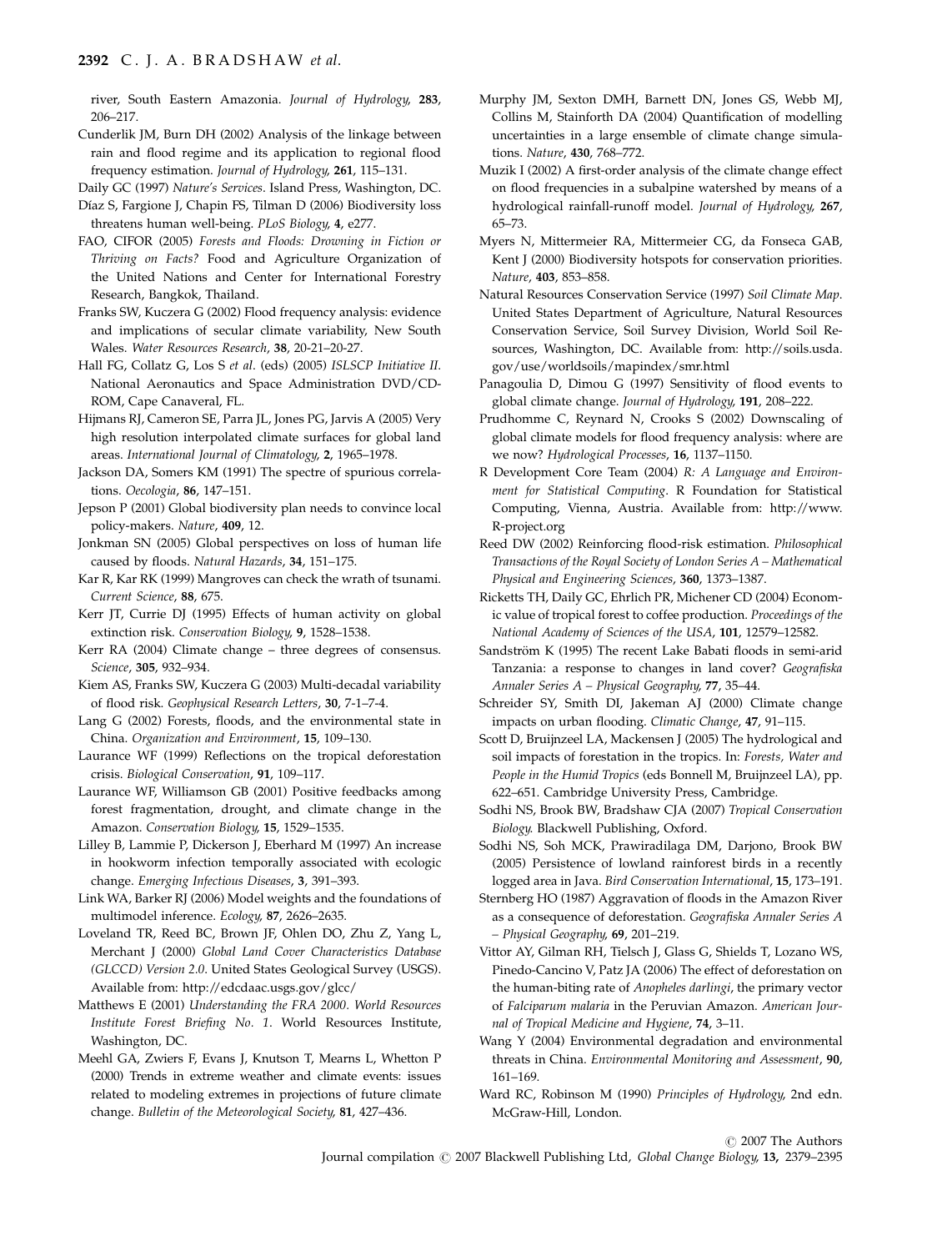Whittingham MJ, Stephens PA, Bradbury RB, Freckleton RP (2006) Why do we still use stepwise modelling in ecology and behaviour? Journal of Animal Ecology, 75, 1182–1189.

Zhang L, Dawes WR, Walker GR (2001) Response of mean annual evapotranspiration to vegetation changes at catchment scale. Water Resources Research, 37, 701–708.

# Appendix A

Table A1 Base data for each country's 'control' variables, including area, rainfall, slope, population size (1999), soil humidity class and degraded area

| Country       | Continent | Area<br>(km <sup>2</sup> ) | Average annual<br>rainfall (mm) | Slope<br>(°) | Population<br>(1999) | Soil<br>humidity | Degraded<br>area $(km^2)$ |
|---------------|-----------|----------------------------|---------------------------------|--------------|----------------------|------------------|---------------------------|
| Angola        | Africa    | 1246700                    | 1090                            | 1.073        | 12479000             | Subhumid         | 127917                    |
| Botswana      | Africa    | 566730                     | 393                             | 0.214        | 1597000              | Semiarid         | 117363                    |
| Cameroon      | Africa    | 465400                     | 1591                            | 0.925        | 14 693 000           | Perhumid         | 96766                     |
| CAF           | Africa    | 622970                     | 1409                            | 0.366        | 3550000              | Subhumid         | 79671                     |
| Chad          | Africa    | 1259200                    | 130                             | 0.531        | 7458000              | Semiarid         | 17464                     |
| Congo         | Africa    | 341500                     | 1672                            | 0.321        | 2864000              | Perhumid         | 12372                     |
| COD           | Africa    | 2267050                    | 1643                            | 0.701        | 50 335 000           | Perhumid         | 239 275                   |
| Ethiopia      | Africa    | 1104300                    | 653                             | 2.499        | 61 095 000           | Subhumid         | 177302                    |
| Ghana         | Africa    | 227540                     | 1212                            | 0.512        | 19678000             | Subhumid         | 53573                     |
| Kenya         | Africa    | 569150                     | 503                             | 0.994        | 29 549 000           | Semiarid         | 116558                    |
| Malawi        | Africa    | 94 0 90                    | 1010                            | 1.484        | 10 640 000           | Subhumid         | 34 101                    |
| Mozambique    | Africa    | 784090                     | 1026                            | 0.768        | 19 28 6 000          | Subhumid         | 297811                    |
| Nigeria       | Africa    | 910770                     | 1135                            | 0.599        | 108 945 000          | Subhumid         | 177079                    |
| <b>RSA</b>    | Africa    | 1217580                    | 479                             | 2.021        | 39 900 000           | Semiarid         | 466227                    |
| Senegal       | Africa    | 192520                     | 641                             | 0.270        | 9 240 000            | Subhumid         | 34846                     |
| Sudan         | Africa    | 2376000                    | 275                             | 0.529        | 28883000             | Semiarid         | 128049                    |
| Tanzania      | Africa    | 883590                     | 966                             | 1.108        | 32793000             | Subhumid         | 364 497                   |
| Togo          | Africa    | 54390                      | 1163                            | 0.401        | 4512000              | Subhumid         | 6628                      |
| Uganda        | Africa    | 199640                     | 1213                            | 1.250        | 21 143 000           | Perhumid         | 85410                     |
| Zambia        | Africa    | 743390                     | 1008                            | 0.777        | 8976000              | Subhumid         | 252949                    |
| Zimbabwe      | Africa    | 386850                     | 666                             | 1.456        | 11 529 000           | Subhumid         | 211590                    |
| Bangladesh    | Asia      | 130 170                    | 2116                            | 1.469        | 126 947 000          | Subhumid         | 102490                    |
| Cambodia      | Asia      | 176520                     | 1705                            | 0.939        | 10945000             | Subhumid         | 97955                     |
| China         | Asia      | 9327430                    | 448                             | 3.007        | 1274 106 000         | Perhumid         | 2700413                   |
| India         | Asia      | 2973190                    | 976                             | 2.025        | 998 056 000          | Subhumid         | 2 118 8 34                |
| Indonesia     | Asia      | 1811570                    | 2683                            | 1.708        | 209 255 000          | Perhumid         | 553429                    |
| Laos          | Asia      | 230 800                    | 1701                            | 4.681        | 5297000              | Perhumid         | 35144                     |
| Malaysia      | Asia      | 328 550                    | 2815                            | 2.026        | 21 830 000           | Perhumid         | 101184                    |
| Myanmar       | Asia      | 657550                     | 1719                            | 3.848        | 45 059 000           | Perhumid         | 143036                    |
| Philippines   | Asia      | 298 170                    | 2506                            | 2.441        | 74 454 000           | Perhumid         | 254 685                   |
| <b>PNG</b>    | Asia      | 452390                     | 2904                            | 3.062        | 4702000              | Perhumid         | 33480                     |
| Sri Lanka     | Asia      | 64630                      | 1650                            | 0.988        | 18639000             | Subhumid         | 54 360                    |
| Thailand      | Asia      | 510890                     | 1325                            | 1.677        | 60856000             | Subhumid         | 302 118                   |
| Vietnam       | Asia      | 325500                     | 1717                            | 2.937        | 78705000             | Perhumid         | 182251                    |
| Argentina     | C/SA      | 2736690                    | 465                             | 0.845        | 36 577 000           | Semiarid         | 881203                    |
| Bolivia       | C/SA      | 1084380                    | 1163                            | 1.469        | 8142000              | Semiarid         | 94468                     |
| <b>Brazil</b> | C/SA      | 8456510                    | 1722                            | 0.502        | 167988000            | Perhumid         | 2151198                   |
| Chile         | C/SA      | 748810                     | 768                             | 4.958        | 15019000             | Semiarid         | 64742                     |
| Colombia      | C/SA      | 1038710                    | 2684                            | 1.865        | 41564000             | Perhumid         | 198708                    |
| Costa Rica    | C/SA      | 51060                      | 2962                            | 2.021        | 3933000              | Perhumid         | 13746                     |
| Cuba          | C/SA      | 109820                     | 1345                            | 0.623        | 11 160 000           | Subhumid         | 48607                     |
| <b>DOM</b>    | C/SA      | 48380                      | 1366                            | 2.053        | 8364000              | Perhumid         | 9870                      |
| Ecuador       | C/SA      | 276840                     | 1943                            | 2.710        | 12411000             | Perhumid         | 61 260                    |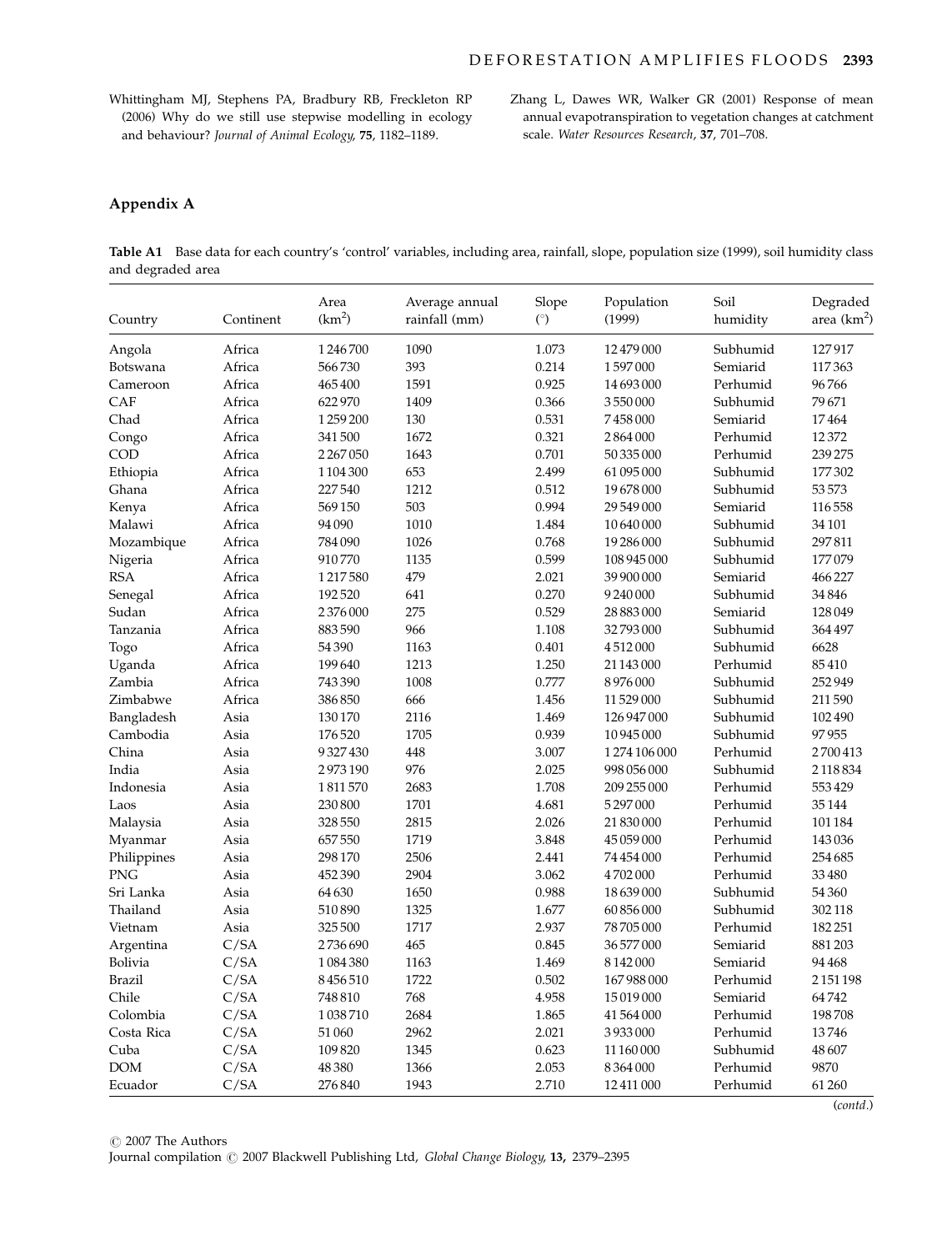## Table A1. (Contd.)

| Country     | Continent | Area<br>(km <sup>2</sup> ) | Average annual<br>rainfall (mm) | Slope<br>$(^\circ)$ | Population<br>(1999) | Soil<br>humidity | Degraded<br>area $(km^2)$ |
|-------------|-----------|----------------------------|---------------------------------|---------------------|----------------------|------------------|---------------------------|
| El Salvador | C/SA      | 20720                      | 1829                            | 4.571               | 6154000              | Subhumid         | 13555                     |
| Guatemala   | C/SA      | 108430                     | 1771                            | 3.155               | 11 090 000           | Perhumid         | 36972                     |
| Guyana      | C/SA      | 214980                     | 1971                            | 0.456               | 855000               | Perhumid         | 18731                     |
| Honduras    | C/SA      | 111 890                    | 1619                            | 3.419               | 6316000              | Perhumid         | 40376                     |
| Jamaica     | C/SA      | 10830                      | 1853.5                          | 1.663               | 2560000              | Perhumid         | 1285                      |
| Mexico      | C/SA      | 1908690                    | 616                             | 2.613               | 97 365 000           | Semiarid         | 326063                    |
| Nicaragua   | C/SA      | 121400                     | 2237                            | 1.439               | 4938000              | Perhumid         | 44783                     |
| Panama      | C/SA      | 74430                      | 2614.5                          | 1.387               | 2812000              | Perhumid         | 24 9 30                   |
| Paraguay    | C/SA      | 397300                     | 1048                            | 0.355               | 5358000              | Perhumid         | 53676                     |
| Peru        | C/SA      | 1 280 000                  | 1717                            | 2.541               | 25 230 000           | Perhumid         | 87910                     |
| TRI         | C/SA      | 5130                       | 2055                            | 0.469               | 1 289 000            | Perhumid         | 1422                      |
| Uruguay     | C/SA      | 174810                     | 1227                            | 0.461               | 3313000              | Perhumid         | 103 120                   |
| Venezuela   | C/SA      | 882060                     | 1740                            | 1.293               | 23706000             | Perhumid         | 93475                     |

CAF, Central African Republic; COD, Democratic Republic of Congo; RSA, Republic of South Africa; PNG, Papua New Guinea; C/SA, Central/South America; DOM, Dominican Republic; TRI, Trinidad & Tobago.

| Country    | Continent | No.<br>floods  | Natural forest<br>cover 2000<br>(km <sup>2</sup> ) | Natural forest<br>cover 1990<br>(km <sup>2</sup> ) | Natural<br>forest loss<br>(km <sup>2</sup> ) | Total average<br>damage<br>(SUS) | PPP  | Average<br>no. people<br>killed | Average<br>no. people<br>displaced |
|------------|-----------|----------------|----------------------------------------------------|----------------------------------------------------|----------------------------------------------|----------------------------------|------|---------------------------------|------------------------------------|
| Angola     | Africa    | $\mathbf{1}$   | 696150                                             | 710073                                             | 13923                                        | 10 000 000                       | 2.58 | 31                              | 70000                              |
| Botswana   | Africa    | $\mathbf{1}$   | 124 260                                            | 135443                                             | 1118                                         |                                  | 2.55 | 20                              | 2000                               |
| Cameroon   | Africa    | $\overline{2}$ | 237780                                             | 259180                                             | 2140                                         |                                  | 3.45 | 9                               | 1000                               |
| CAF        | Africa    | $\mathbf{1}$   | 229 030                                            |                                                    |                                              |                                  | 4.00 | 200                             |                                    |
| Chad       | Africa    | $\overline{2}$ | 126780                                             | 134 387                                            | 761                                          |                                  | 4.44 | $\overline{2}$                  | 260000                             |
| Congo      | Africa    | 3              | 219770                                             | 221968                                             | 220                                          |                                  | 1.36 |                                 | 6000                               |
| COD        | Africa    | $\overline{2}$ | 1351100                                            | 1405144                                            | 5404                                         |                                  | 6.40 | 16                              |                                    |
| Ethiopia   | Africa    | 18             | 43770                                              | 47709                                              | 394                                          | 28 800 000                       | 8.00 | 921                             | 826721                             |
| Ghana      | Africa    | 5              | 62590                                              | 73856                                              | 1127                                         | 62 500 000                       | 7.64 | 11 3 20                         | 1 000 000                          |
| Kenya      | Africa    | 3              | 168650                                             | 177083                                             | 843                                          |                                  | 2.86 | 20                              | 88500                              |
| Malawi     | Africa    | $\overline{4}$ | 24500                                              | 30870                                              | 637                                          | 96 000 000                       | 3.53 | 673                             | 303000                             |
| Mozambique | Africa    | 8              | 305510                                             | 311620                                             | 611                                          | 169 600 000                      | 5.00 | 247                             | 1092000                            |
| Nigeria    | Africa    | 13             | 128 240                                            | 164 147                                            | 3591                                         |                                  | 2.68 | 313                             | 992333                             |
| <b>RSA</b> | Africa    | 13             | 73630                                              | 75839                                              | 221                                          | 85 150 000                       | 3.92 | 258                             | 18005                              |
| Senegal    | Africa    | $\mathbf{1}$   | 59420                                              | 64768                                              | 535                                          |                                  | 3.26 |                                 |                                    |
| Sudan      | Africa    | 9              | 609 860                                            | 701339                                             | 9148                                         | 180 810 000                      | 4.67 | 215                             | 1047825                            |
| Tanzania   | Africa    | 11             | 386760                                             |                                                    |                                              | 20790000                         | 2.06 | 5328                            | 5692156                            |
| Togo       | Africa    | $\overline{2}$ | 4720                                               | 6514                                               | 179                                          | 16 000 000                       | 5.38 | $\overline{4}$                  | 165000                             |
| Uganda     | Africa    | 3              | 41470                                              | 49764                                              | 829                                          | 3 000 000                        | 5.59 | 69                              | 60000                              |
| Zambia     | Africa    | $\mathbf{1}$   | 311710                                             | 386520                                             | 7481                                         |                                  | 0.06 |                                 | 12000                              |
| Zimbabwe   | Africa    | 2              | 188990                                             | 219228                                             | 3024                                         |                                  |      | 1                               | 500                                |
| Bangladesh | Asia      | 48             | 7090                                               | 7657                                               | 57                                           | 4631698286                       | 4.72 | 3813                            | 50 049 706                         |
| Cambodia   | Asia      | 8              | 92450                                              | 97997                                              | 555                                          | 221 000 000                      | 6.58 | 688                             | 1966957                            |
| China      | Asia      | 99             | 1183970                                            | 1112932                                            | $-7104$                                      |                                  | 4.69 | 12931                           | 95 080 367                         |
| India      | Asia      | 67             | 315350                                             | 435183                                             | 11983                                        | 8392033765                       | 5.61 | 11174                           | 99719752                           |
| Indonesia  | Asia      | 41             | 951160                                             | 1093834                                            | 14267                                        | 4101256091                       | 4.34 | 1112                            | 2236140                            |
| Laos       | Asia      | $\overline{4}$ | 125070                                             | 131324                                             | 625                                          |                                  | 5.29 | 62                              | 81600                              |
| Malaysia   | Asia      | 7              | 175430                                             | 199990                                             | 2456                                         | 174 867 000                      | 2.40 | 225                             | 54 600                             |
| Myanmar    | Asia      | 7              | 335980                                             | 386377                                             | 5040                                         |                                  |      | 525                             | 324 303                            |

(contd.)